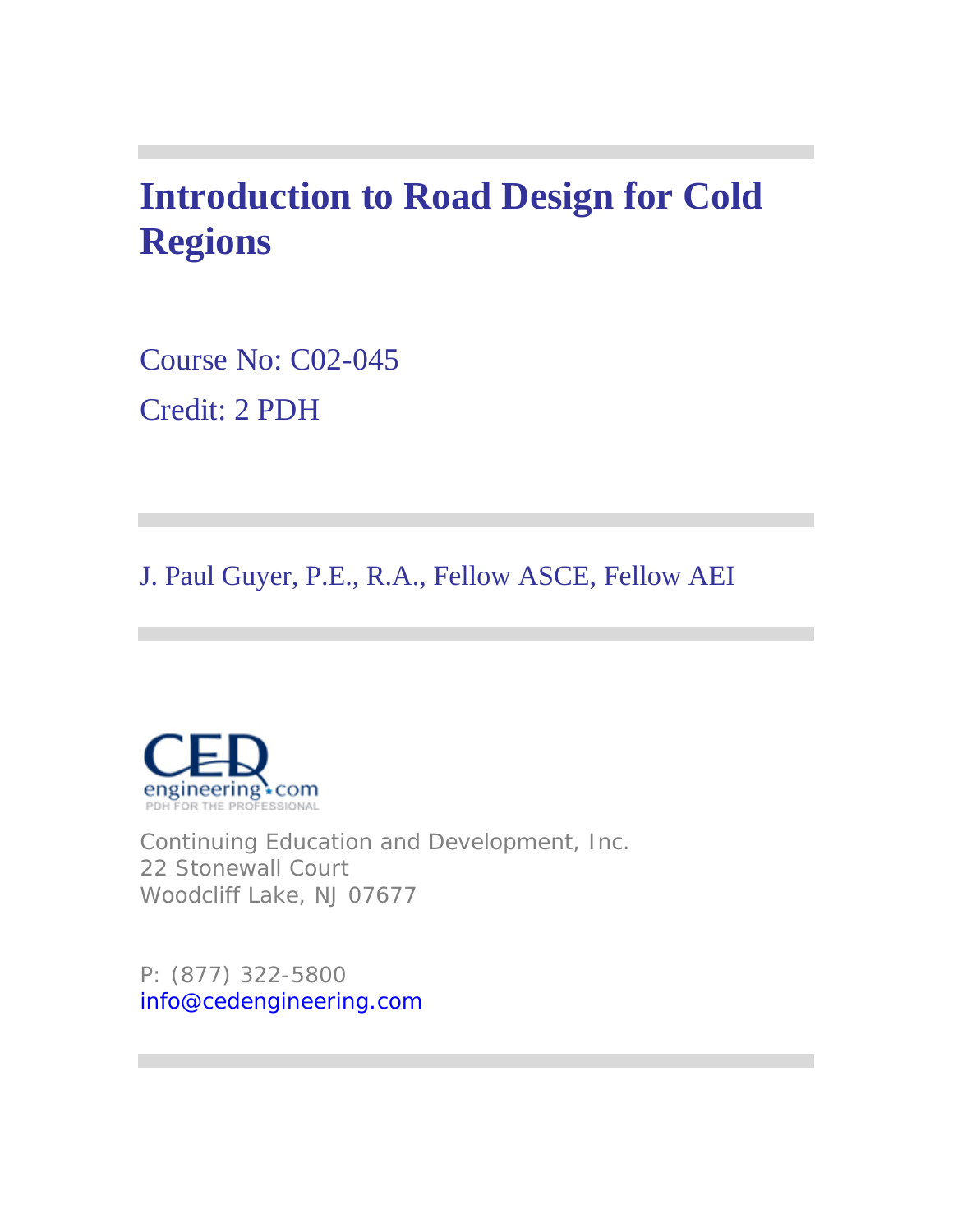# An Introduction to Road Design for Cold Regions



**Guyer Partners** 44240 Clubhouse Drive El Macero, CA 95618<br>(530)758-6637 jpguyer@pacbell.net

#### J. Paul Guyer, P.E., R.A.

Paul Guyer is a registered civil engineer, mechanical engineer, fire protection engineer, and architect with over 35 years experience in the design of buildings and related infrastructure. For an additional 9 years he was a senior advisor to the California Legislature on infrastructure and capital outlay issues. He is a graduate of Stanford University and has held numerous national, state and local positions with the American Society of Civil Engineers, National Society of Professional Engineers and Architectural Engineering Institute.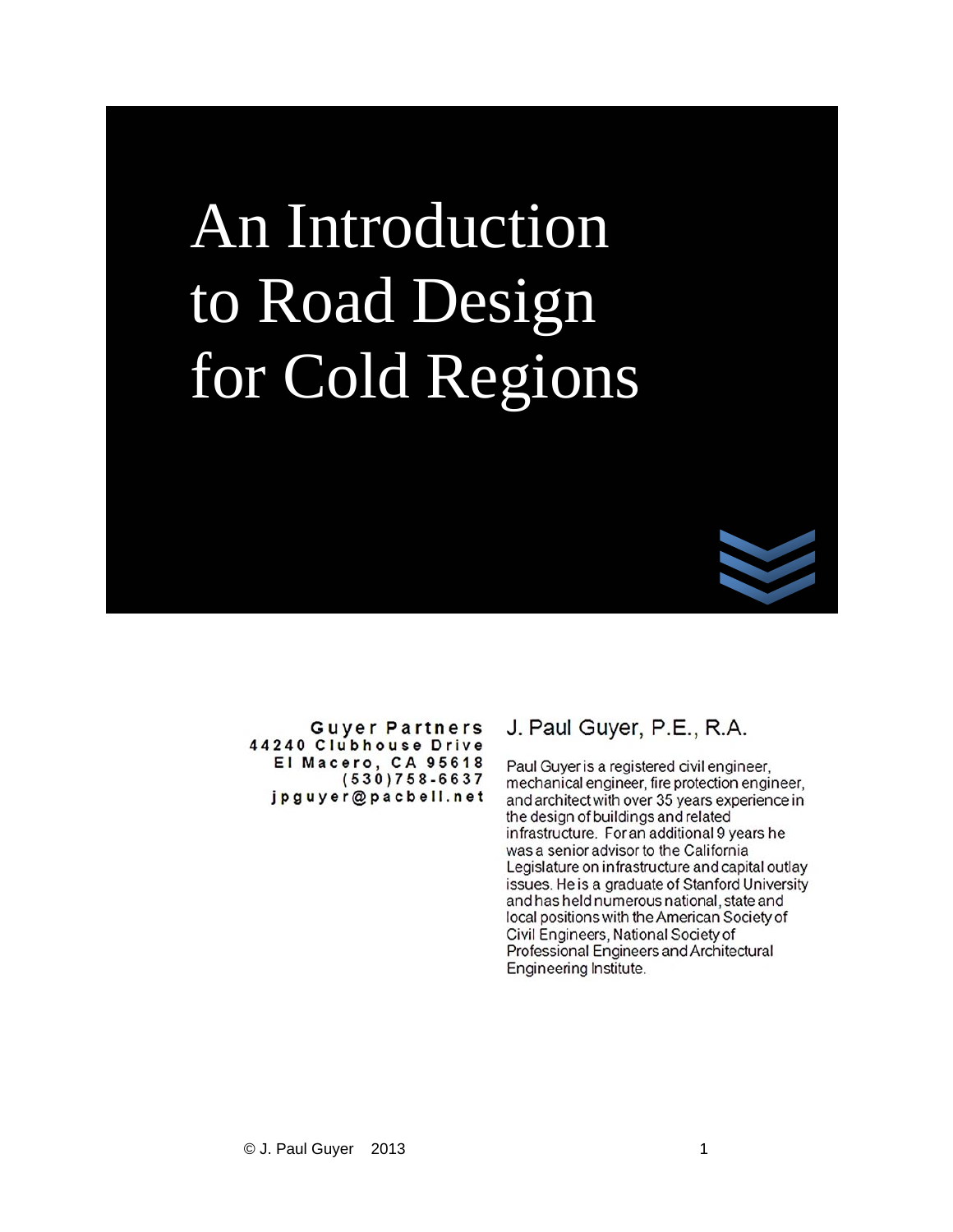## **CONTENTS**

- **1. GENERAL**
- **2. BASE COURSE AND PAVEMENT COMPOSITION**
- **3. BASE COURSE DESIGN IN AREAS OF NON-FROST-SUSCEPTIBLE SOILS**
- **4. BASE COURSE DESIGN IN AREAS OF FROST-SUSCEPTIBLIE SUBGRADES**
- **5. BASE COURSE DESIGN IN AREAS OF HIGHLY ORGANIC SOILS**
- **6. DRAINAGE**
- **7. CORDUROY ROADS**
- **8. BIBLIOGRAPHY**

(This publication is adapted from the *Unified Facilities Criteria of* the United States government, is in the public domain, is authorized for unlimited distribution, and is not copyrighted.)

(Some of the Figures, Tables and Formulas in this publication may be a little difficult to read, but they are the best available. **DO NOT PURCHASE THIS PUBLICATION IF THIS LIMITATION IS UNACCEPTABLE TO YOU.**)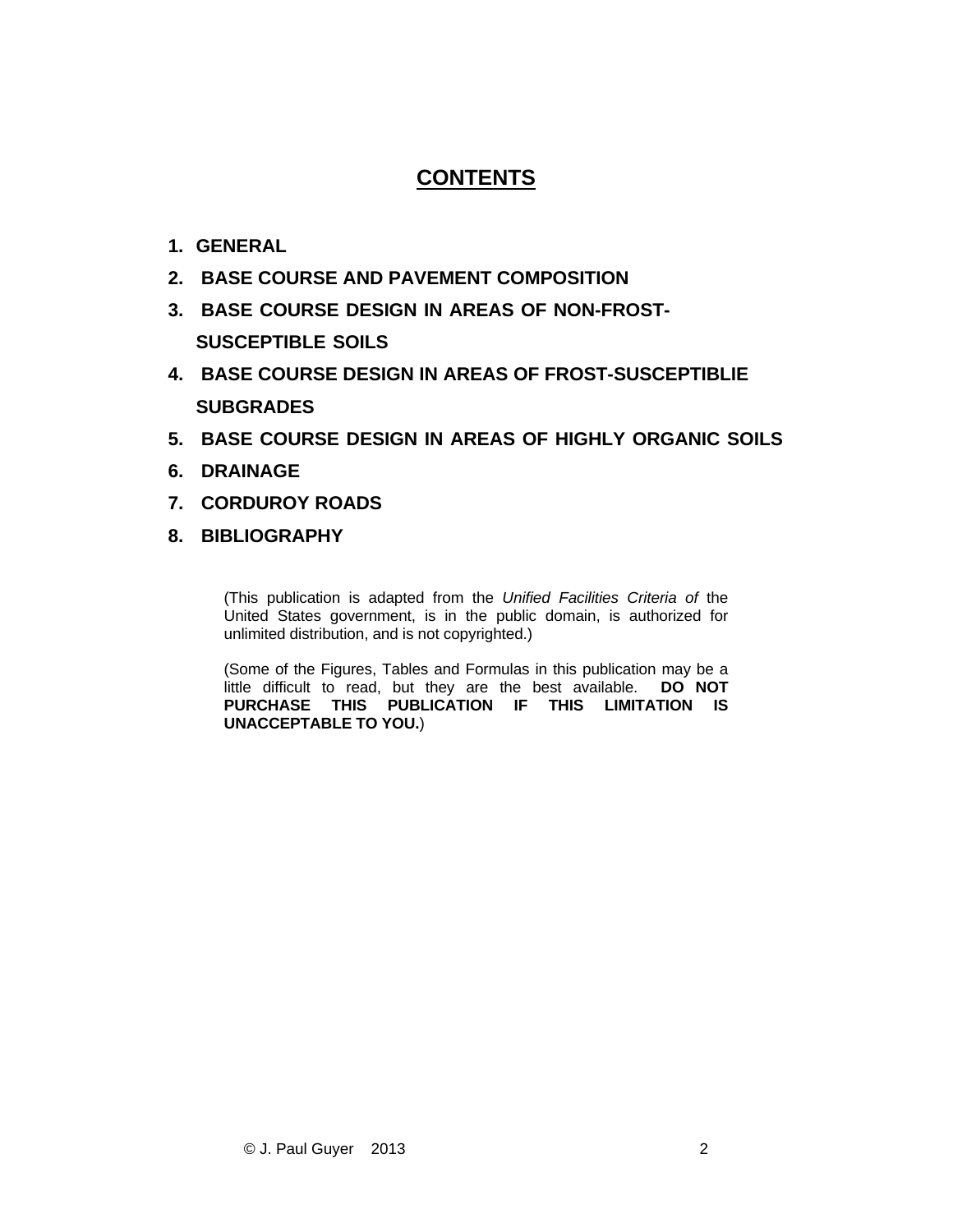**1. GENERAL.** The construction of satisfactory roads and runways in permafrost areas is normally more difficult than in temperate regions because the imperviousness of the underlying permafrost tends to produce poor soil drainage conditions, and because disturbance of the natural surface may set in motion adjustments in thermal regime, drainage, and slope stability which may have serious and progressive consequences. Cuts should be avoided if possible, and side slopes in fill composed of fine-grained materials should be kept to a 4 to 1 ratio or flatter.

**1.1 EFFECT OF SUBGRADE SOIL CONDITIONS ON DESIGN.** The design of pavement sections is very dependent upon the type of subgrade soils. Clean coarsetextured soils are subject to negligible heaving when frozen, and to only nominal consolidation when thawed. Permafrost in such soil deposits is normally homogeneous and normally contains no segregated ice. Design problems are simplified with such soils, as frost conditions do not alter their stability or bearing capacity.

The danger of loss in bearing capacity upon thawing, and of heaving action upon freezing, is greatest in fine- textured soils. Such action in a soil is dependent upon the availability of water, and to a large degree on void sizes, and may be expressed as an empirical function of grain size, as follows:

• Inorganic soils containing 3 percent or more of grains finer than 0.02 mm. in diameter by weight are generally frost-susceptible. Although uniform sandy soils may have as high as 10 percent of grains finer than 0.02 mm. by weight without being frost-susceptible, their tendency to occur interbedded with other soils makes it generally impractical to consider them separately.

Soils in which ice segregation generally occurs when favorable ground water and freezing temperatures are present have been classified in the following four groups, listed approximately in the order of increasing susceptibility to frost heaving and/or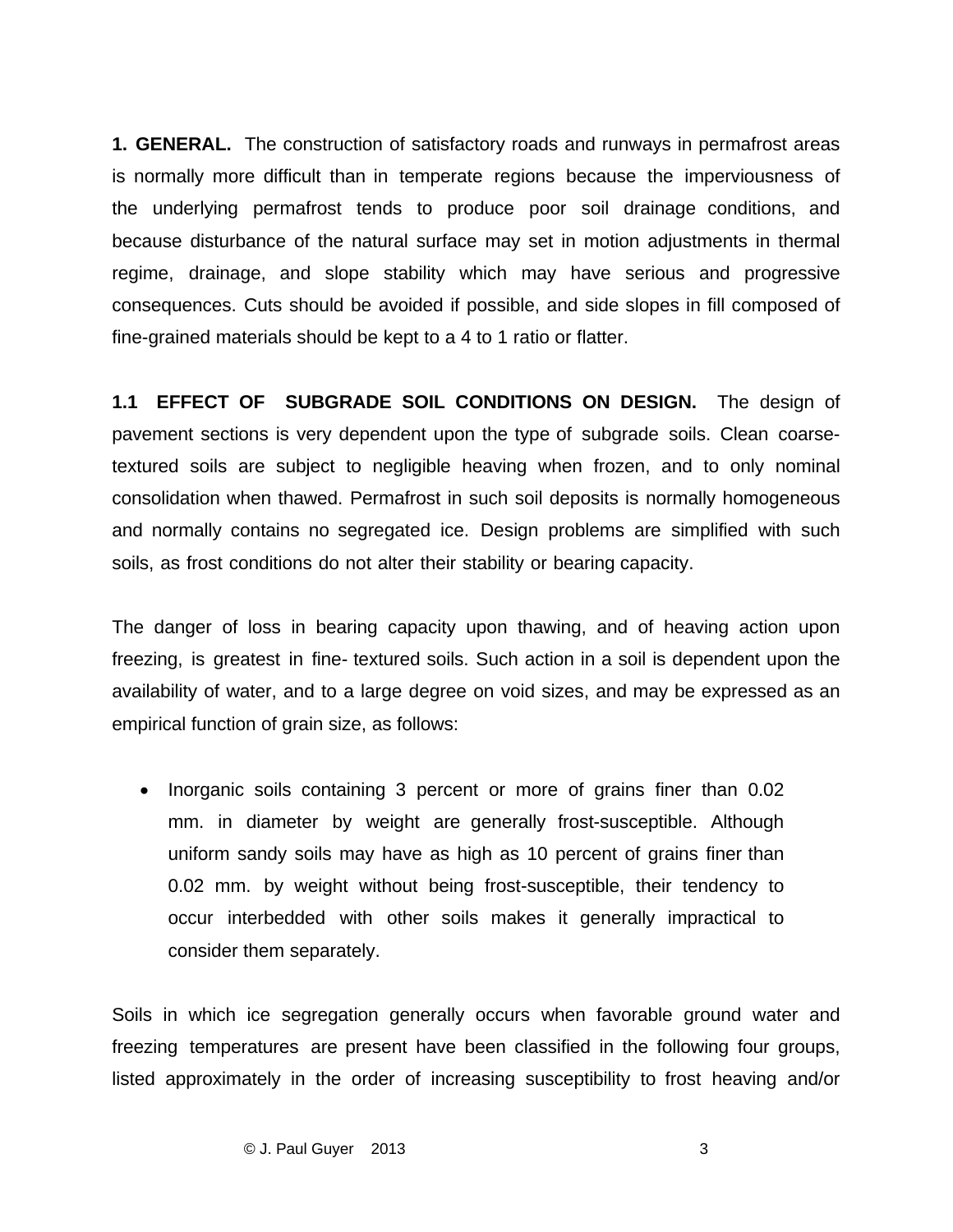weakening as a result of frost melting. The order of listing of subgroups *under* groups F3 and F4 does not necessarily indicate the order of susceptibility to frost heaving or weakening of these subgroups. There is some overlapping of frost susceptibility between groups. The soils in group F4 are especially of high frost susceptibility. Soil names are as defined in the Unified Soil Classification System and indicated Table 1 below.

| <b>Group</b>   | <b>Description</b>                                                                                                                                                                                                                                                                                                   |
|----------------|----------------------------------------------------------------------------------------------------------------------------------------------------------------------------------------------------------------------------------------------------------------------------------------------------------------------|
| F1             | Gravelly soils containing between 3 to 20 percent finer than 0.02<br>mm. by weight.                                                                                                                                                                                                                                  |
| F <sub>2</sub> | Sands containing between 3 and 15 percent finer than 0.02 mm.<br>by weight.                                                                                                                                                                                                                                          |
| F3             | (a) Gravelly soils containing more than 20 percent finer than<br>0.02 mm. by weight. (b) Sands, except very fine silty sands,<br>containing more than 15 percent finer than 0.02 mm. by weight.<br>(c) Clays with plasticity indexes of more than 12. (d) Varved clays<br>existing with uniform subgrade conditions. |
| F4             | (a) All silts including sandy silts. (b) Very fine silty sands<br>containing more than 15 percent finer than 0.02 mm. by weight.<br>(c) Clays with plasticity indexes of less than 12. (d) Varved clays<br>existing with nonuniform subgrade conditions.                                                             |

#### Table 1

#### Soil Classification

Varved clays consist of alternate layers of inorganic silts and clays and, in some instances, fine sand. The thickness of the layers rarely exceeds one-half inch, but occasionally very much thicker varves are encountered. They are likely to combine the undesirable properties of both silts and soft clays. Varved clays are likely to soften more readily than homogeneous clays with equal average water contents. However, local experience and conditions should be taken into account since under favorable conditions, as when insufficient moisture is available for significant ice segregation, there may be little or no detrimental frost action. There is some evidence that pavements constructed on varved clay subgrades, subject to freezing, in which tile deposit and depth to ground water are relatively uniform, have performed satisfactorily. When subgrade conditions are uniform and there is local evidence that the degree of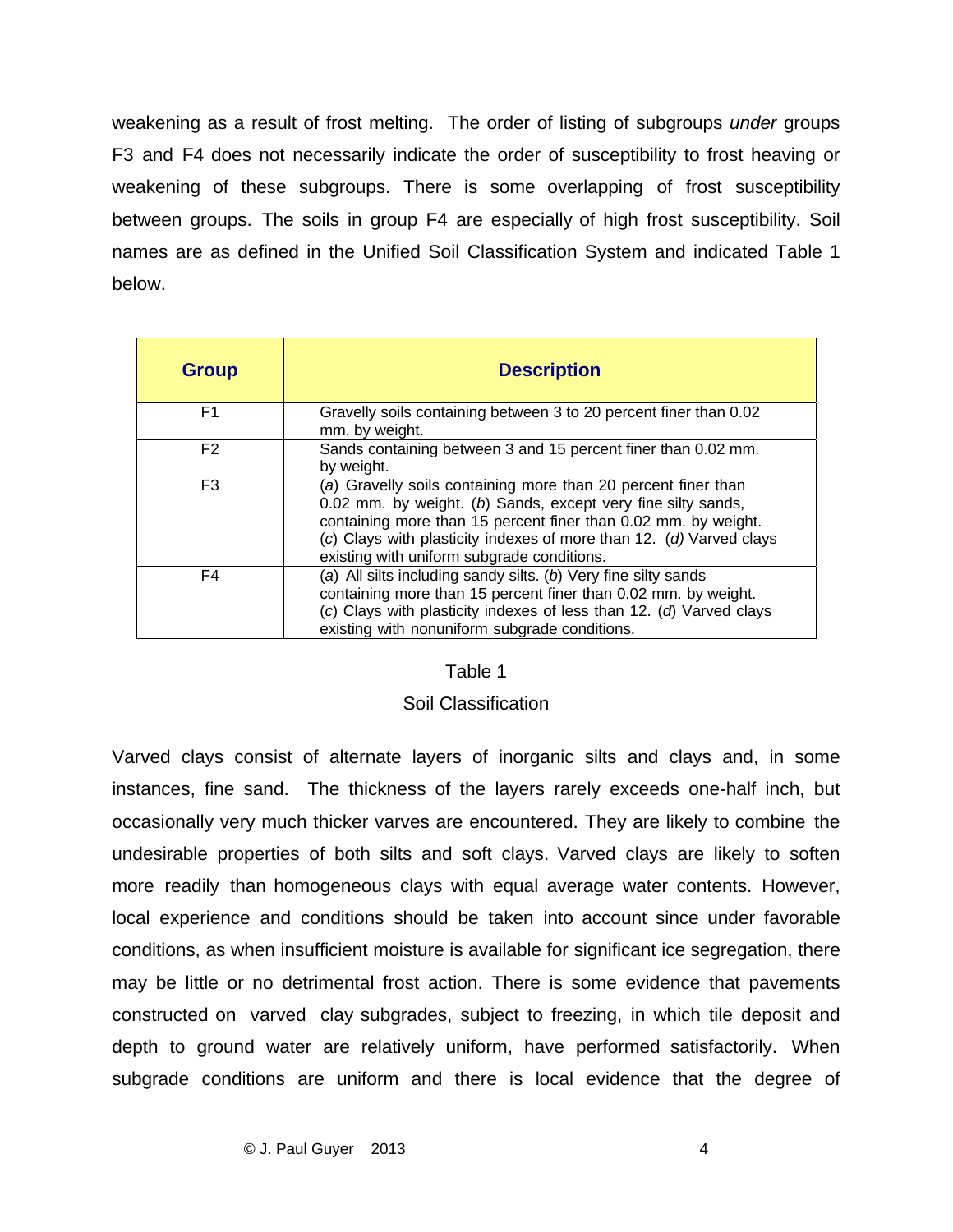heave is not exceptional, the varved clay subgrade soil should be assigned a group F3 frost susceptibility classification. Road and runway design over frost-susceptible soils must take into account frost and permafrost conditions. Soils information should be obtained from borings and test pits to at least the depths indicated for the final stage of site selection. The number of holes or pits required can only be determined from physical conditions and the experience of the engineer.

**1.2 EFFECT OF FROST AND PERMAFROST CONDITIONS.** Frost and permafrost conditions may be altered by changed surface conditions produced by construction. Such challenges have a considerable effect on the stability of roads and runways and must be considered in their design. Depths of freeze and thaw before and after construction may differ considerably. Figure 1 illustrates the effect of clearing and stripping on the depth to the permafrost table after a period of 5 years. Figure 2 shows an idealized sketch of the maximum thaw beneath a road and adjoining areas where thaw is caused by surface heat and the effect of running water in road ditches. The surface temperature for a given air temperature is strongly affected by a considerable variety of factors, and the mean annual surface temperature may differ considerably from that of the air. The effect of surface type on depth of thaw is illustrated in Table 2.

| <b>Type of surface</b>           | <b>Color of surface Thickness</b>           | ٥f<br>bavement<br>in feet | Nature of<br>base<br>course  | Thick-<br>ness<br>οf<br>base<br>course<br>in feet | Approximate<br>elevation of<br>water table | Observed<br>total<br>depth of<br>thaw in<br>feet | Depth of<br>thaw in<br>feet into<br>silt<br>subgrade |
|----------------------------------|---------------------------------------------|---------------------------|------------------------------|---------------------------------------------------|--------------------------------------------|--------------------------------------------------|------------------------------------------------------|
| Gravel                           |                                             |                           | .Sand.and.<br>gravel.        | 4.0.                                              | .Bottom.of.base<br>course.                 | $.80 - 10.5$                                     | $4.0 - 6.5$                                          |
| Concrete                         |                                             |                           | $.0.5.$ Sand.and<br>gravel   | 4.0                                               | Bottom of base<br>course.                  | $8.5 - 9.5$                                      | $4.0 - 5.0$                                          |
|                                  | Natural                                     |                           | .0.5. Sand                   | 4.0.1                                             | .Bottom.of.base.<br>course.                | $.8.5 - .9.5.$                                   | $4.0 - 5.0$                                          |
| Asphalt                          | <b>Black</b>                                |                           | $.0.4$ . Sand and<br>gravel. | 4.0                                               | Bottom of base<br>course.                  | $8.5 - 10.0$                                     | $4.0 - 5.5$                                          |
| Trees, brush, grass,<br>and moss | Natural vegeta<br>tion.-                    |                           |                              |                                                   | Surface.                                   | $.3.0 - A.0.$                                    | $3.0 - 4.0$                                          |
| Grass and moss                   | <b>Natural minus</b><br>trees and<br>brush. |                           |                              |                                                   | Surface                                    | $.5.0 - 6.0.$                                    | $.5.0 - 6.0.$                                        |
| <b>Grass without moss</b>        | <b>Natural grass</b>                        |                           |                              |                                                   | Surface                                    | $.80 - .90$                                      | $.8.0 - .9.0$                                        |

#### Table 2

Measured Depth of Thaw below Various Surfaces in the Subarctic After 5 Years (Fairbanks, Alaska, Mean Annual Temperature 26° F.)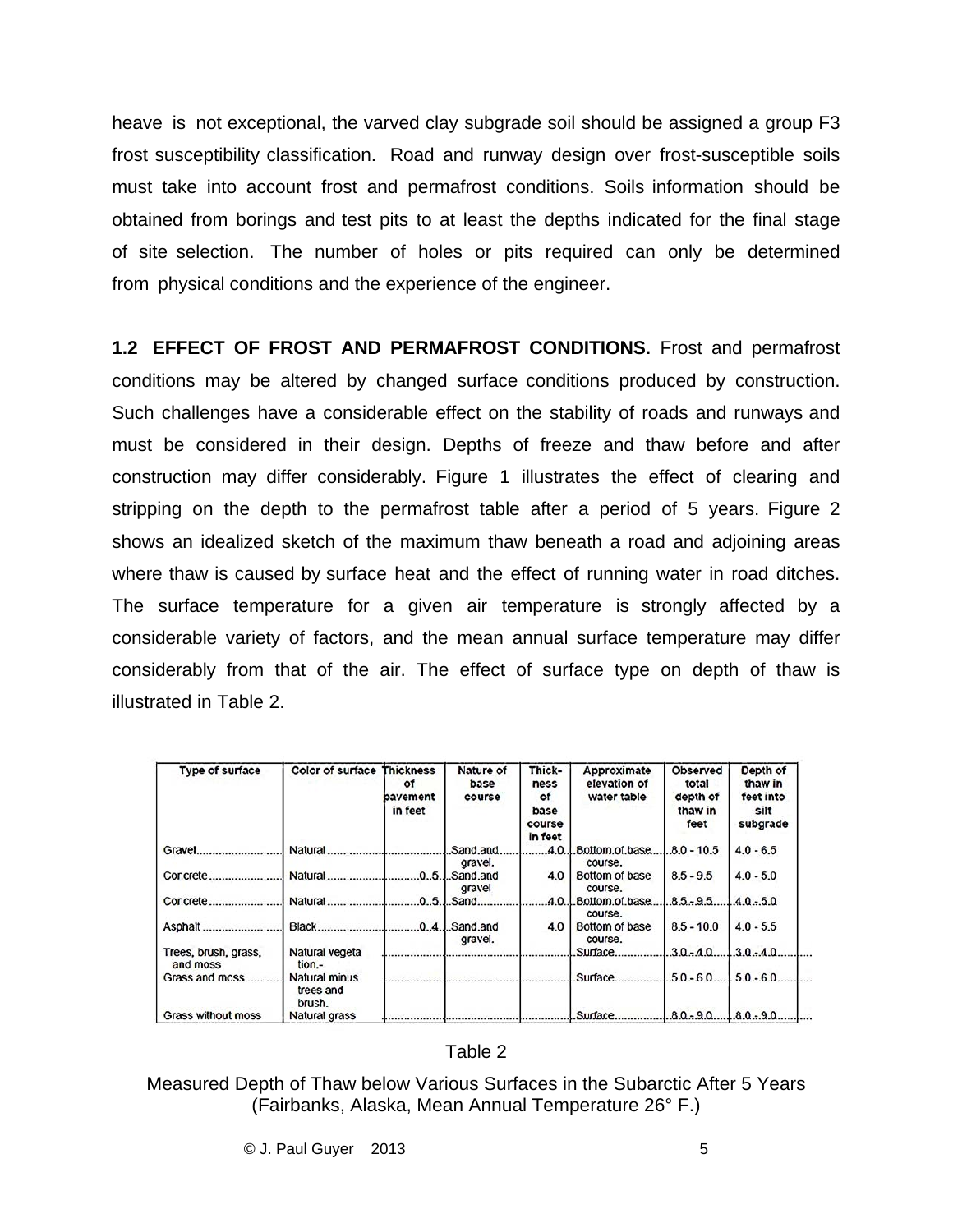







MAXIMUM DEPTH TO PERMAFROST BELOW A ROAD AFTER FIVE YEARS IN A SUBARCTIC REGION

Figure 2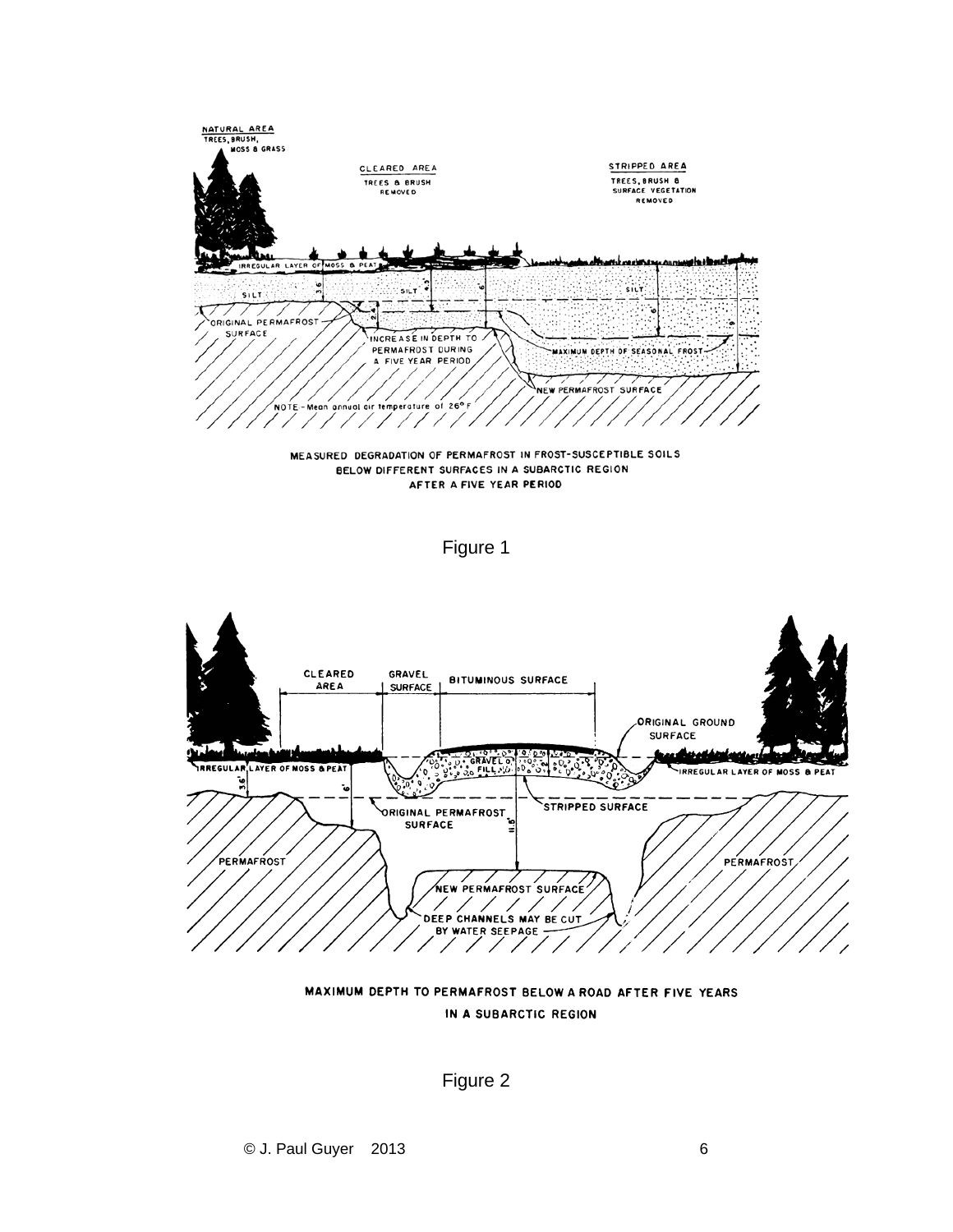The change of the level of the permafrost table after construction should be considered in the design. Construction may result in a degradation of the permafrost (a condition resulting if annual thaw exceeds annual freeze) or in a condition where thaw and annual freeze penetrate into soil which has previously existed as permafrost. Degradation of permafrost in cuts may lead to slides or sloughing, often difficult to stabilize. Where degradation is anticipated, soils should be investigated to a depth sufficient to determine the eventual effects of such progressive action. The depth of thaw and of freeze which will occur after construction may be calculated by methods given in the professional literature.

Thawing of previously unthawed subgrades which have a high ice content, such as with closely spaced thick ice lenses, buried ice masses, or ice-filled polygon fissures, will result in serious and abrupt surface subsidence. Thawing of such subgrades beneath completed pavements should be prevented by providing sufficient base-course thickness, or the effects of thawing should be anticipated in planning future maintenance requirements. Stage construction, where possible, such as for roads, should be considered so that final high-type surfacing is placed after completion of the greater portion of subsidence due to thawing. Where pavement construction is not going to result in a degrading condition, there may be an advantage in placing the base course directly on the existing vegetative cover. The settlement due to compressibility of surface materials, movement due to seasonal freezing and thawing of surface cover deposit, and soils in the active zone prior to construction will generally be much less serious than thawing of previously unthawed subgrade soils containing considerable segregated ice.

**1.3 EFFECT OF GROUND WATER.** In areas of permafrost the location of the ground water surface is greatly influenced by the existence of the underlying impervious permafrost layer. Surface infiltration and water released by the melting of frozen soil, supply water to the thawed zone above the permafrost layer during the summer period. Unless the soil is relatively pervious and the terrain has sufficient slope to permit lateral drainage, the water table may rise to, or near, the ground surface. During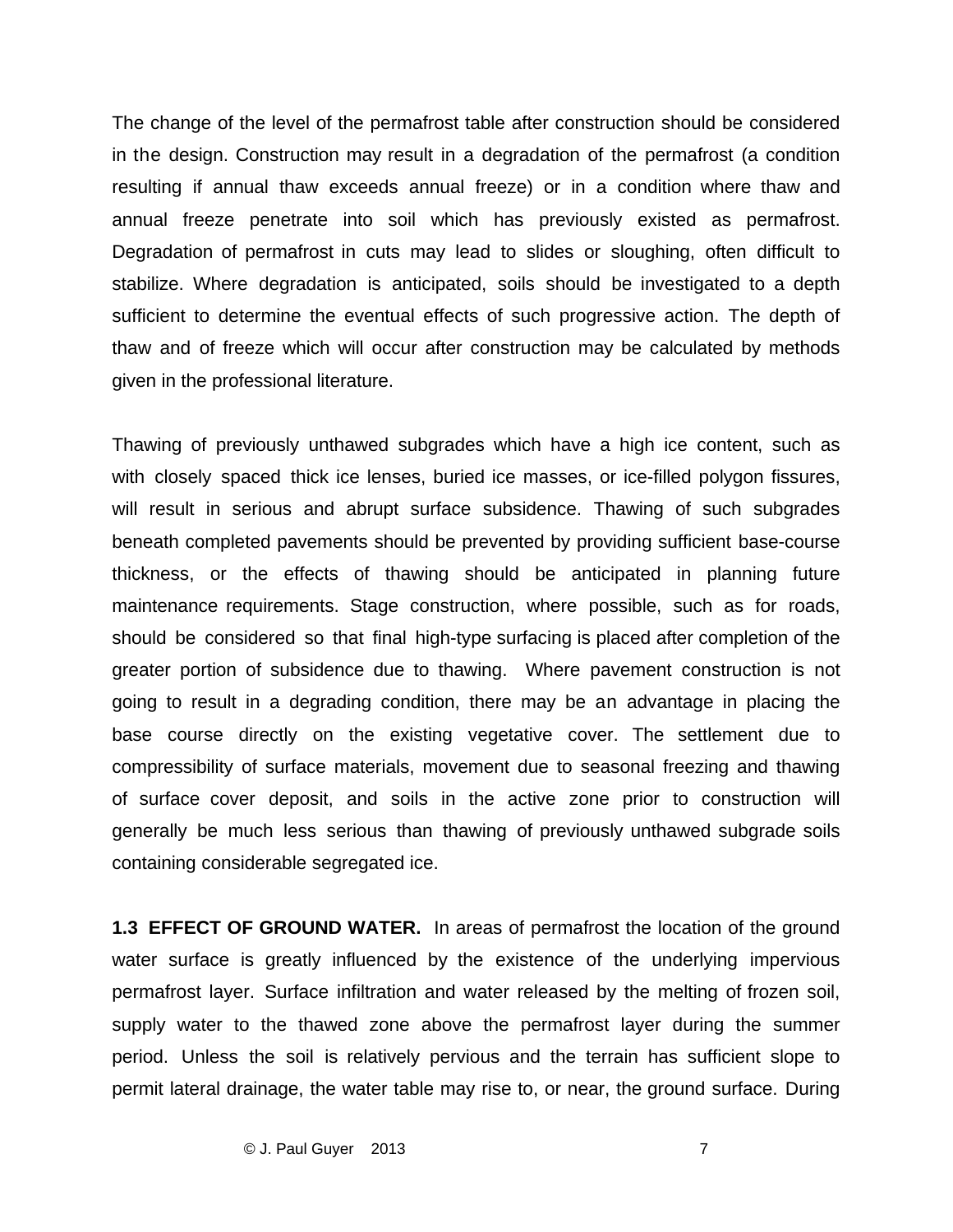the early part of the freezing period, lack of precipitation, cessation of thawing of the permafrost layer and reduction in infiltration by freezing of the ground surface combine to restrict the entrance of water to the seasonally thawed layer. Where the terrain is sloping and the soil is relatively pervious (coefficient of permeability greater than approximately 1x 10<sup>-4</sup> ft/min), the free water will tend to drain by gravity as freezing temperatures penetrate below the surface, and furthermore, water is drawn to the zone of freezing in frost-susceptible soils. As a result the ground water surface will approach the upper surface of the permafrost layer. However, where there is a considerable drainage area above a specific location, the water level may remain above the permafrost table for a considerable part of the freezing season due to the time-lag in the subsurface flow, and in addition to supplying water for ice segregation in the active zone, may cause the formation of surface icings and/or frost mounds. In evaluating probable ground water conditions during the freezing period at a particular site, observations and consideration of topographic position, slope of terrain, vegetative cover, and the soil type should be utilized. A potentially troublesome water supply for ice segregation is present if the uppermost ground water surface is within 5 feet of the plane of freezing, while if the ground water depth is in excess of 10 feet, appreciable ice segregation usually will not occur. However, fine-grained, frostsusceptible subgrade soils in permafrost regions will usually become sufficiently saturated to result in some ice segregation, even when the water table is remote. This applies to soils in groups CL, CH, OL, OH, MH and to a lesser extent ML. In such cases, the total depth of the thawed layer as well as the degree of saturation will influence the amount of ice segregation. Significant ice segregation will generally not occur in frost- susceptible soils with a remote water table, when the degree of saturation is less than approximately 70 percent.

Where water for ice segregation is extracted from the voids of the soil below the zone of freezing, the surface heaving generally will not be objectionable. When a frostsusceptible soil of group F3 or F4 is at or near full saturation, the movement of water from the bottom to the top of the soil layer during the freezing process will tend to result in weakening the soil at time of frost melting. In such cases the minimum base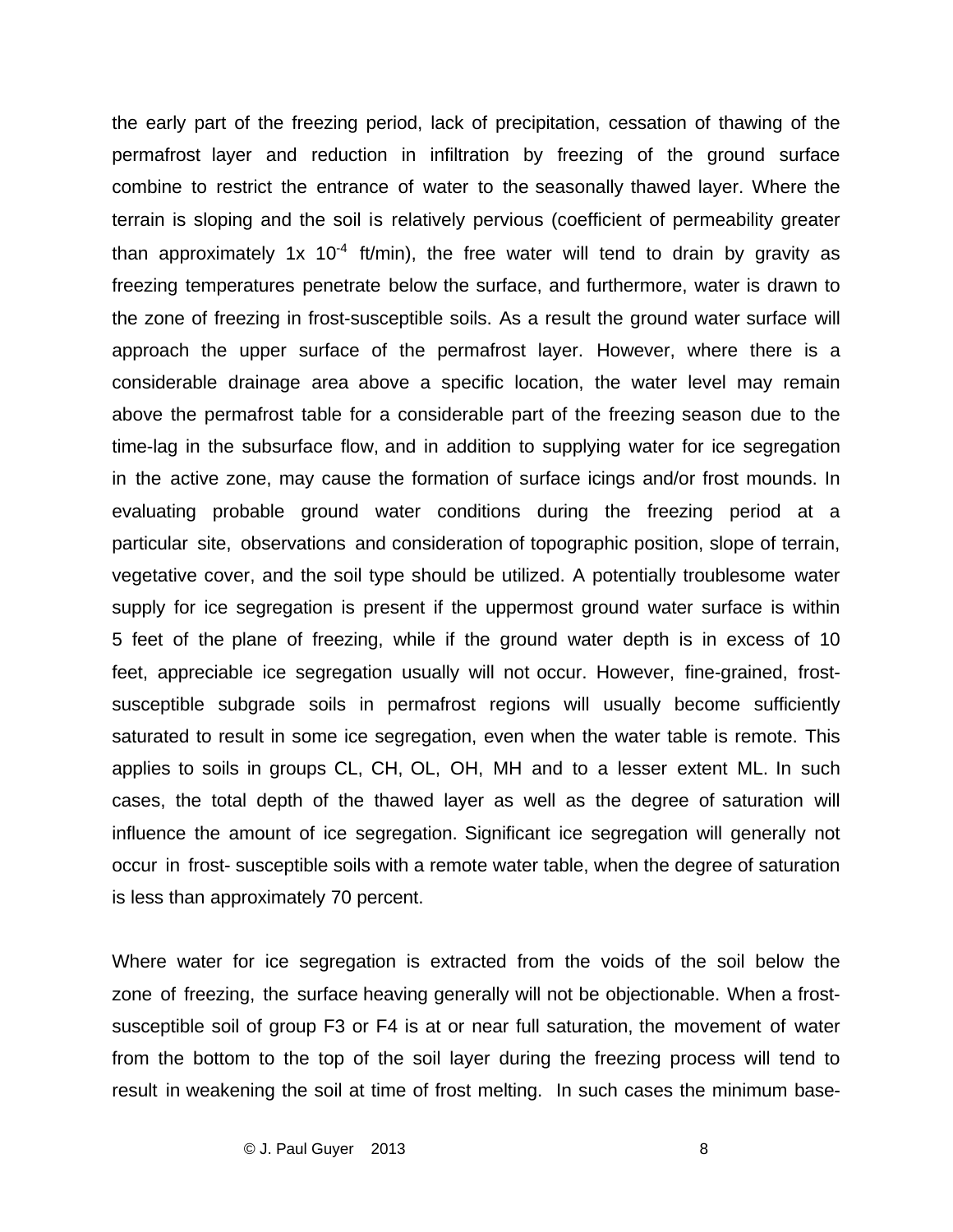course thickness should be determined by use of reduced strength of subgrade method described in the professional literature.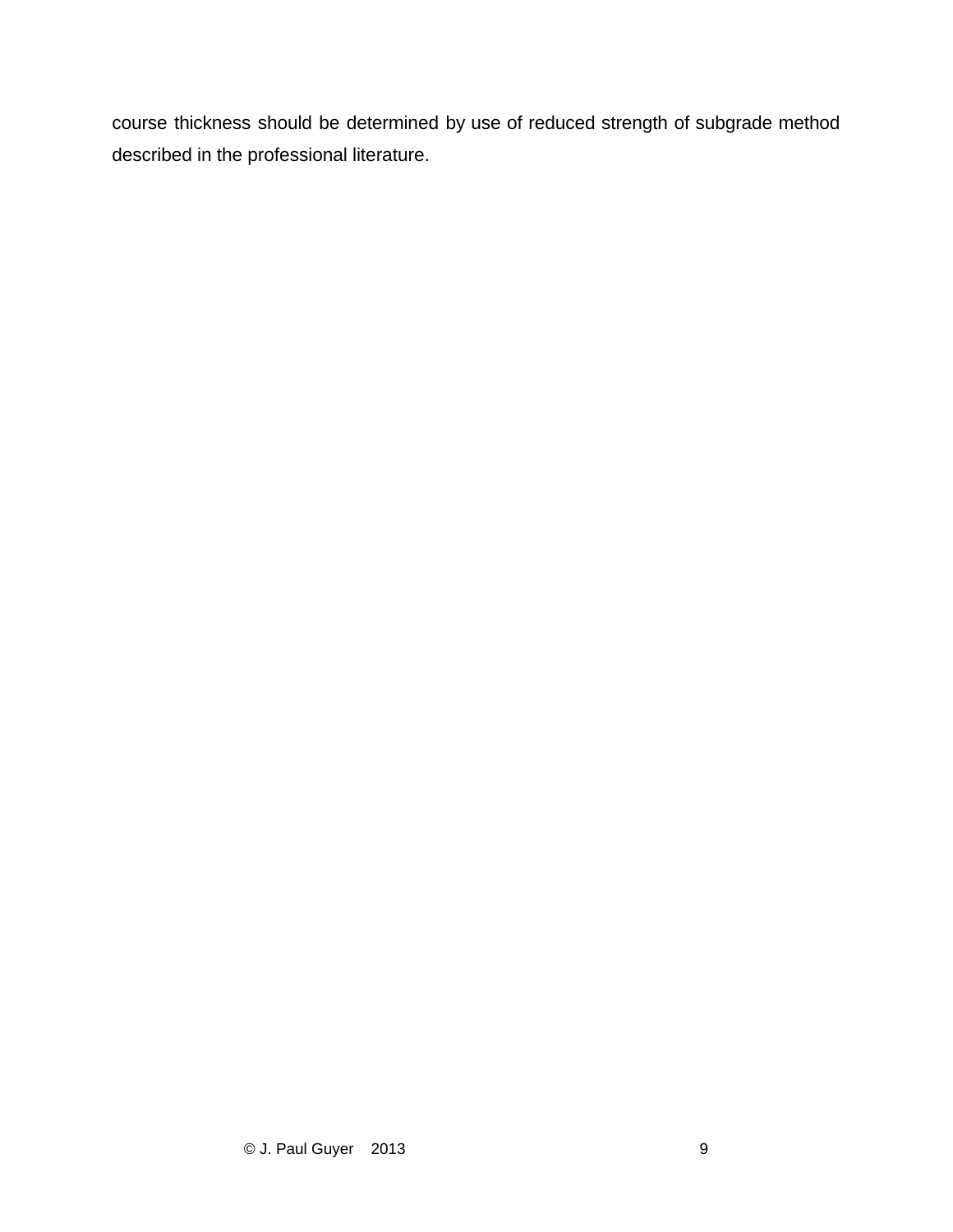#### **2. BASE COURSE AND PAVEMENT COMPOSITION.**

**2.1 RECOMMENDATIONS FOR BASE COURSES.** All base-course materials lying within the depth of frost penetration should be non-frost-susceptible. Where the combined thickness of pavement and base over a frost-susceptible subgrade is less than the depth of seasonal freeze or thaw, the following additional design requirements apply:

**2.1.1** For both flexible and rigid pavements a minimum of 4 inches of base between the subgrade soil and overlying base-course material should be designed as a filter consisting of any non-frost-susceptible gravel, sand, or crushed stone. The gradation of this filter material should be determined in accordance with criteria presented in the professional literature, with the added overriding limitation that the filter material should in no case have more than 3 percent by weight finer than 0.02 mm. Non-frost-susceptible sand is considered especially suitable for this filter course.

**2.1.2** For rigid pavements a filter should also be placed immediately beneath the pavement. This filter should have a maximum of 85 percent by weight passing the 1/4 inch sieve.

**2.1.3** The purpose of the filter courses is to prevent the mixing of the frost-susceptible subgrade with the base during the thaw period, and to prevent loss of support by pumping.

**2.2 RECOMMENDATIONS FOR PAVEMENTS.** Either flexible or rigid types of pavements may be used in arctic and subarctic regions. Rigid pavements should be used only where favorable subgrade conditions exist, such as over non-frostsusceptible subgrades and possibly uniform subgrade soils from groups F1 and F2. Even with the utmost care in soil investigation, design, and construction, differential movements may occur. Repairs in flexible pavements are simpler and more economical than those in rigid pavements. Hot plant-mix bituminous pavements are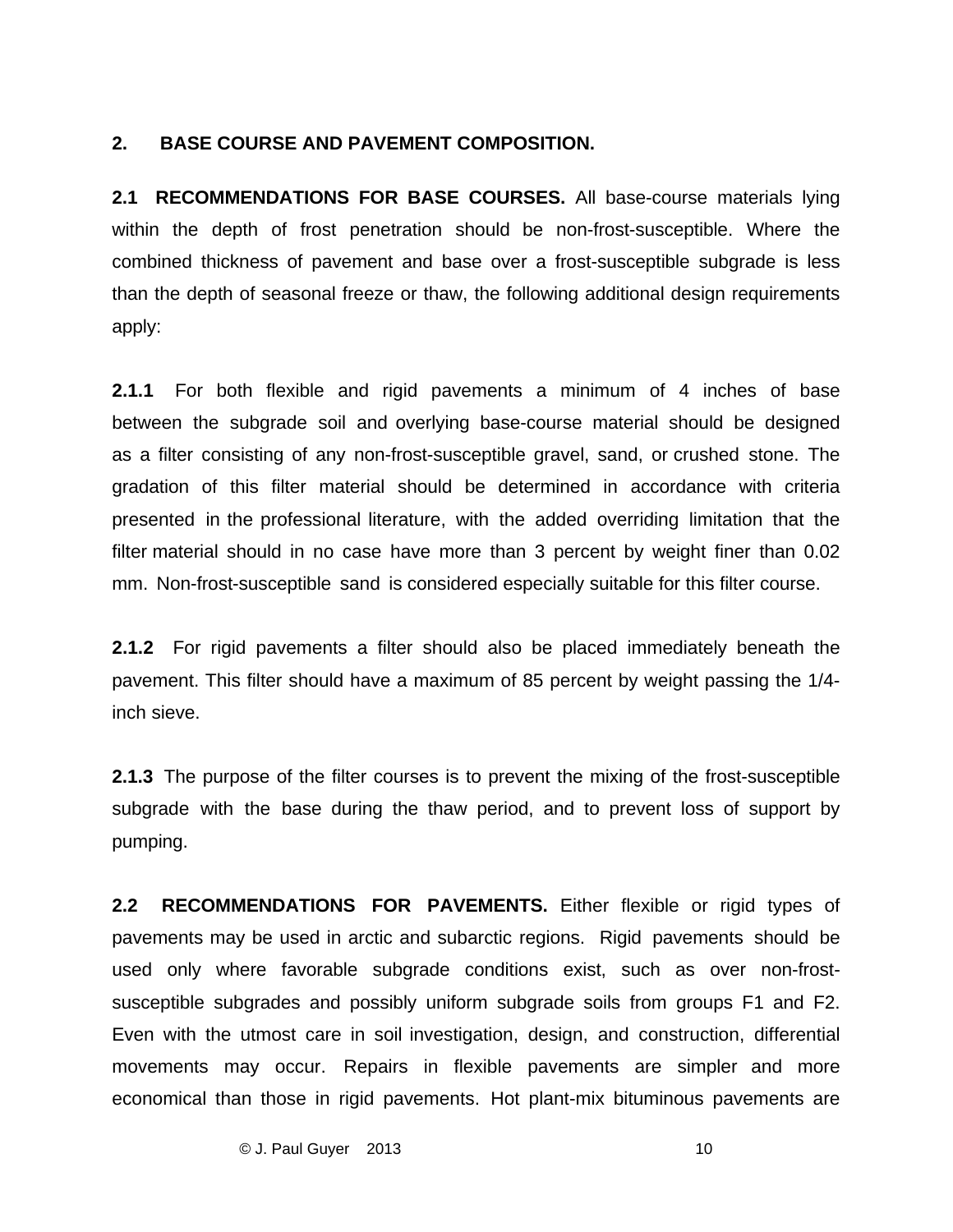adapted for extremely cold climates as they may be constructed under relatively adverse weather conditions. Soft grades of asphalt are recommended for preparing hot-mix types of pavement subject to low temperatures. Asphalt cement grade AP 1 (pen. 120-150) conforming to Federal Specifications SS-A-706b is generally recommended. AP 2 (pen. 100-120) may be used in areas where temperatures are relatively higher and weather may be warm part of the year. Paving operations should be coordinated so that the temperature loss of the mixture during transporting and spreading is kept at a minimum. There is a tendency to over-heat the bituminous material when preparing mixtures in cold weather; this should be avoided as the resultant pavements are brittle and short-lived. The spread mixture should be compacted as rapidly as possible to prevent further loss of temperature and to obtain a dense pavement.

In order to ensure satisfactory results, concrete pavements must be protected from freezing during the placement and curing period and must be permitted to gain substantial tensile strength before exposure to very low temperatures to minimize cracking. High early-strength cement with air entrainment is recommended. Joints should be at much smaller spacing than usual because of exceptional expansion and contraction.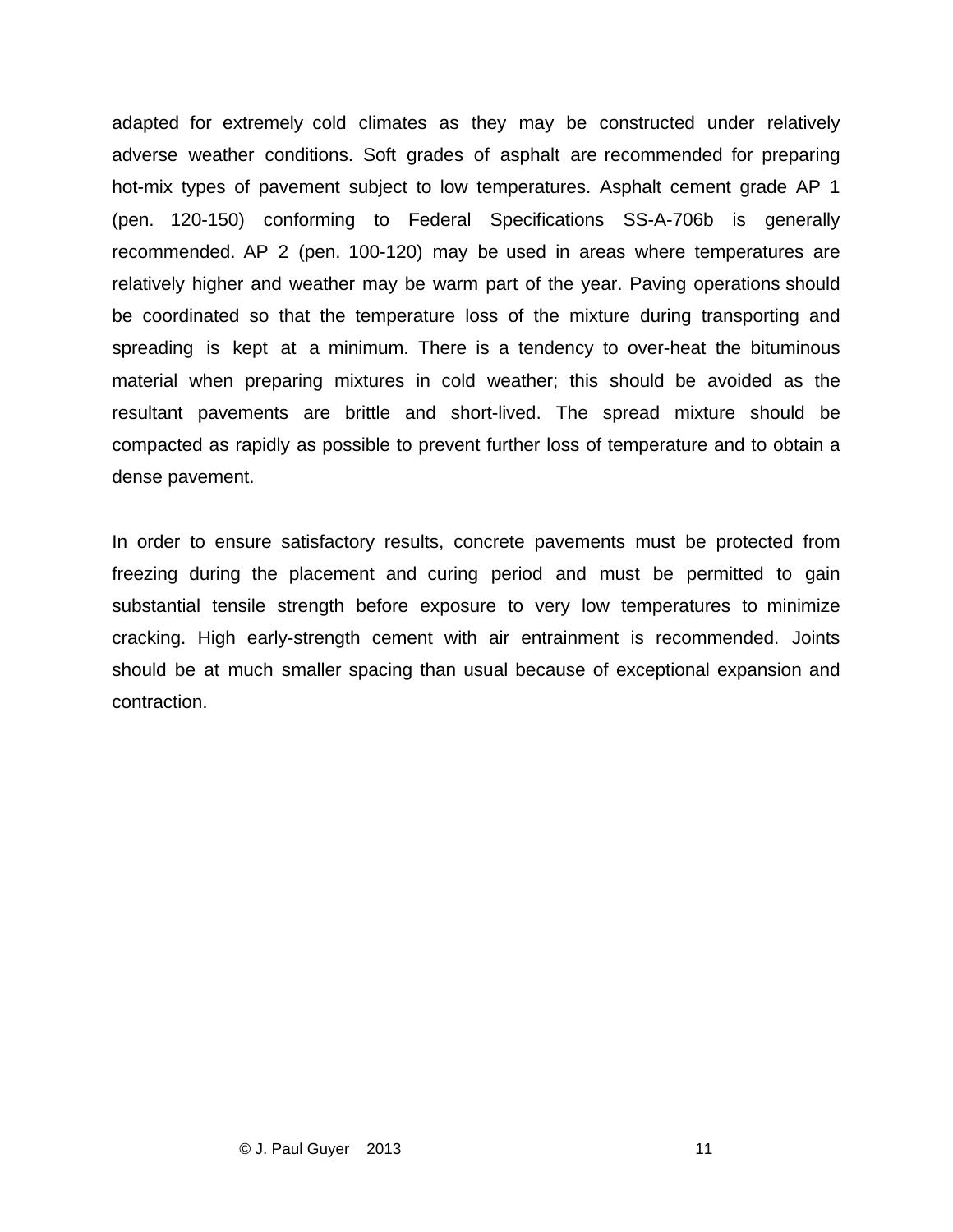#### **3. BASE COURSE DESIGN IN AREAS OF NON-FROST-SUSCEPTIBLE SOILS**.

In areas where the soils are non-frost-susceptible, or where the soils are frostsusceptible but ground water conditions preclude significant ice segregation, design principles are the same as in temperate zones. Airfield pavements and bases should be designed in accordance with guidelines in the professional literature. If pockets of frostsusceptible-soil exist within the construction area, they should be removed and replaced with non-frost-susceptible materials. The area of excavation of such a pocket should be large enough to allow feather-edging of the backfill. The depth of excavation should be not less than the estimated depth of frost penetration in the backfill material.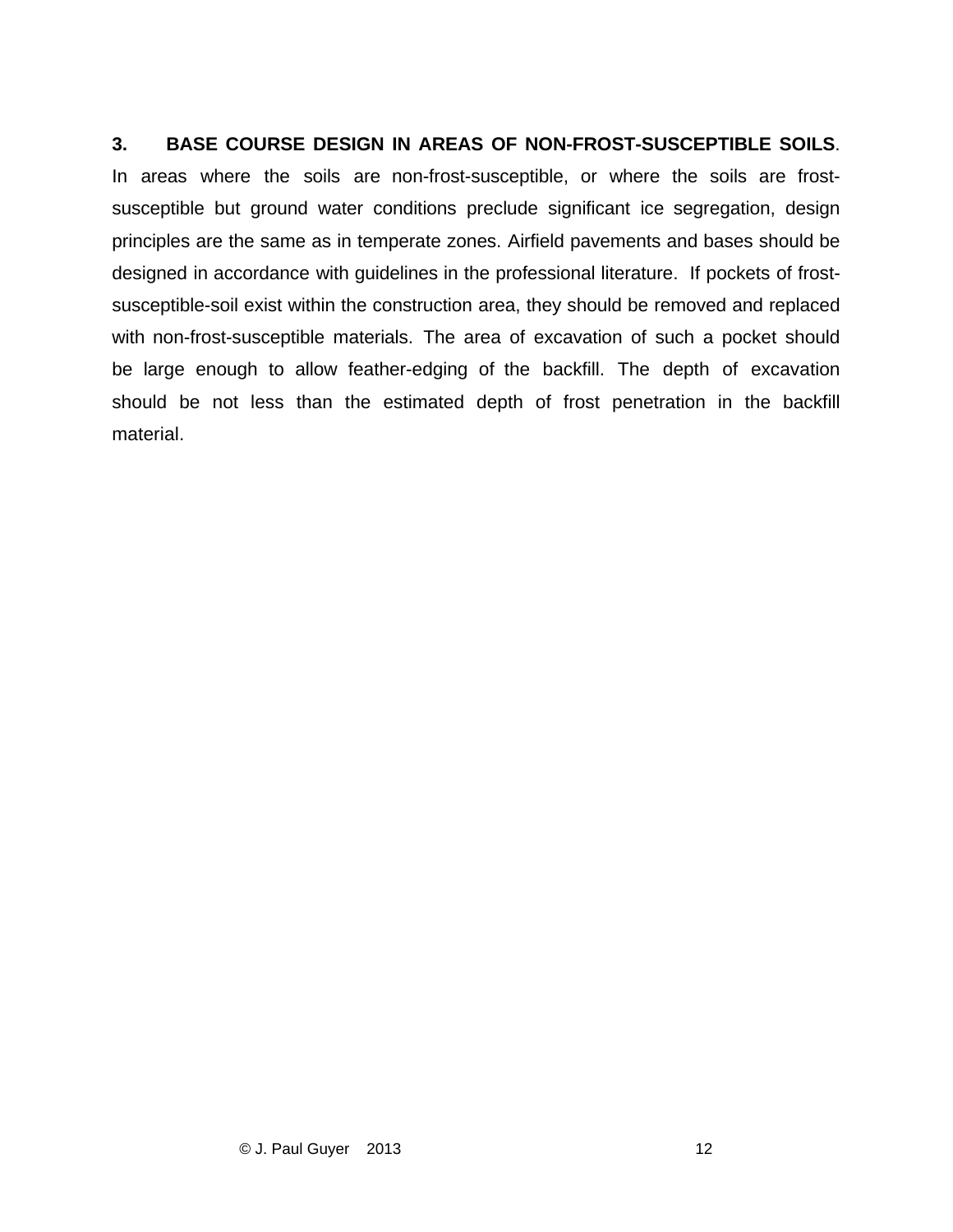#### **4. BASE COURSE DESIGN IN AREAS OF FROST-SUSCEPTIBLIE SUBGRADES**.

Two acceptable methods of design of base courses are available where frostsusceptible soils and frost-susceptible ground water conditions exist. One method is to restrict the depth of seasonal thaw to the pavement and base course, thereby preventing surface subsidence and subgrade weakening. The other method is to allow thawing to penetrate the subgrade and to design on the basis of anticipated reduced strength of the subgrade during the thawing period.

In order to use the minimum base-course thickness required to restrict the seasonal thaw to pavement and base depth, consideration should be given to using relatively high moisture retaining non-frost-susceptible soils, such as uniform sands in the lower base. After initial freezing such soils provide considerable resistance to thaw penetration because of the high latent heat required to melt them. The use of frostsusceptible soils of groups F1 and F2 in the lower base is also permissible if some heaving may be tolerated and these soils are covered with a thickness of non-frostsusceptible base determined by use of the reduced strength of subgrade method. The depth of thaw penetration into such a layered base may be estimated by methods presented in the professional literature. For pavements of lesser importance where considerable heaving is allowable, the use of a group F3 or F4 soil in the lower base is permissible in extreme instances where more suitable materials are not available to prevent initial thawing of a high ice content subgrade with large ice concentration. In such cases, the minimum thickness of the non-frost-susceptible base course over group F3 or F4 soils shall be determined by the reduction in strength method and some, possibly objectionable, heaving should be anticipated.

**4.1 DESIGN TO RESTRICT SEASONAL THAW TO PAVEMENT AND BASE DEPTH.** In arctic regions a design which will keep the seasonal thaw within the basecourse depth, will keep the subgrade frozen and prevent frost heaving or damaging surface settling. The required gravel base thickness may be determined from Figure 3, utilizing the thawing index of the pavement surface and the 5 percent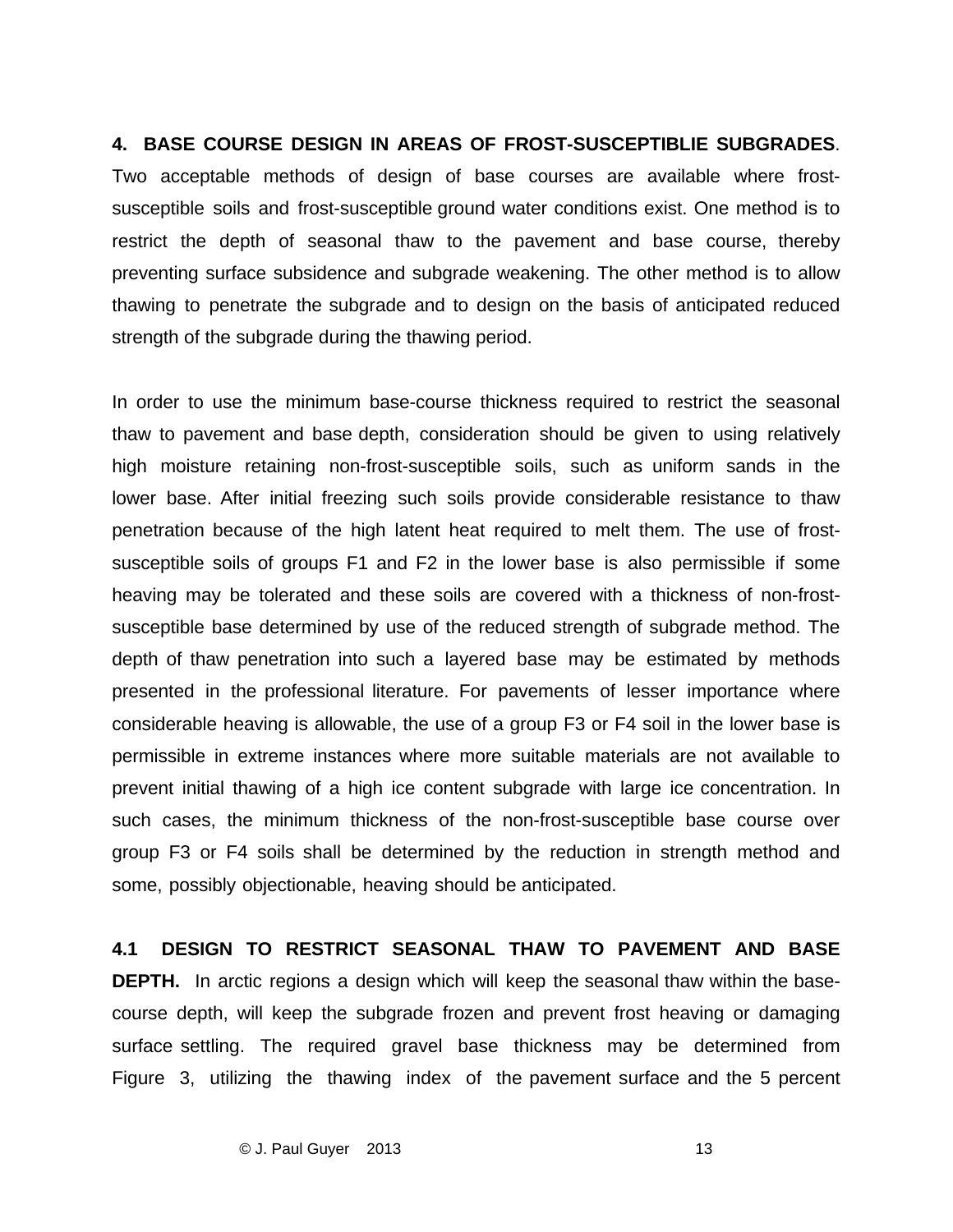base moisture content for which the curve is computed, unless information on base materials indicates a different moisture content can be maintained. For base courses at other moisture contents, the thicknesses shown in Figure 3 may be multiplied by the appropriate factor given in the note.



Figure 3.

Observations have shown that a base consisting of non-frost-susceptible material normally has a moisture content between 3 and 6 percent. A completely saturated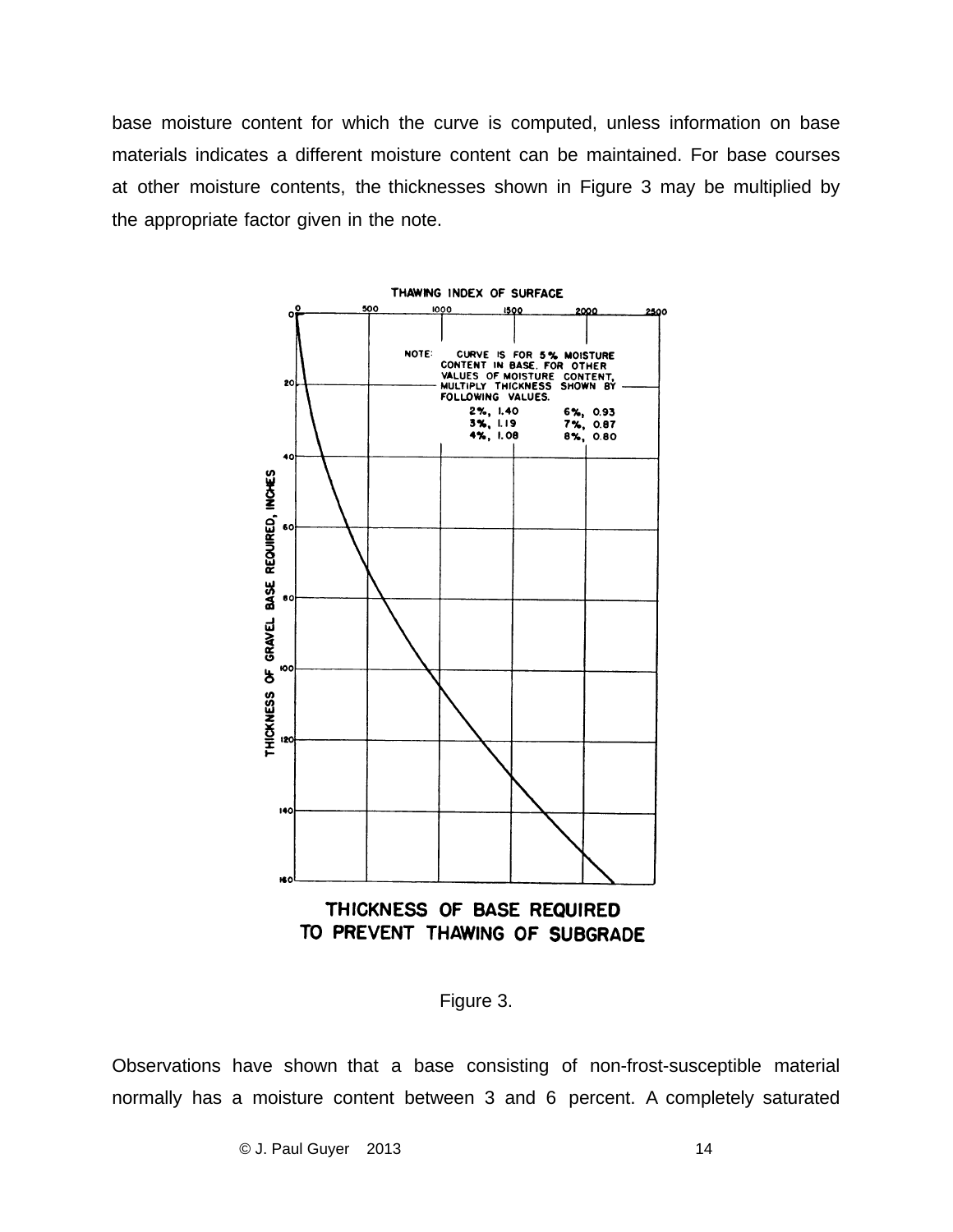gravel base will only rarely contain more than 9 percent moisture. The surface thawing index may be computed by multiplying the thawing index based on air temperatures by a correction factor for the type of surface. This correction factor may be taken as 1.6 for bituminous pavements and 1.5 for portland cement concrete pavements. In each individual case the air thawing index should be computed with specific site data; however, order-of-magnitude values may be estimated from methods described in the professional literature. The thickness determined for Figure 3 is the thickness of the non-frost-susceptible base only and is not the combined thickness of pavement and base. Because of the fact that the surface course generally has a very small or negligible moisture content, it follows that little heat is lost in melting the frozen moisture therein. Thus, for determinations of this type, the thermal resistance of surface courses 6 inches thick, or less, may be neglected. It will be noted from Figure 3 that for a base thickness of 6 feet, the surface thawing index must be about 500 or less to restrict thawing to the gravel base course.

**4.2 DESIGN BASED ON REDUCED STRENGTH OF SUBGRADE.** Since the combined pavement and base thicknesses required to prevent thawing of the subgrade are commonly greater than 6 feet, except in extremely frigid areas, design must usually be based on the assumption that thawing and freezing will occur in the subgrade. This method may be used for flexible pavements on subgrade soils of groups F1, F2, and F3 and rigid pavements over group F1 and F2 soils, when subgrade conditions are sufficiently uniform to assure that objectionable differential heaving or subsidence will not occur, or where subgrade variations are correctible to this condition by removal and replacement of pockets of more highly frost-susceptible or high ice content soils. This method may also be used for design of flexible pavements where appreciable non-uniform heave or subsidence can be tolerated in pavements of lesser importance (used for slow speed traffic) including pavements designed over group F4 subgrades. When the reduction in subgrade strength method is used for design of flexible pavements over subgrade soils of group F4, the combined pavement and base thickness should be determined using design curves for F3 and F4 soils shown on Figures 4 through 7. The use of the reduction for design of rigid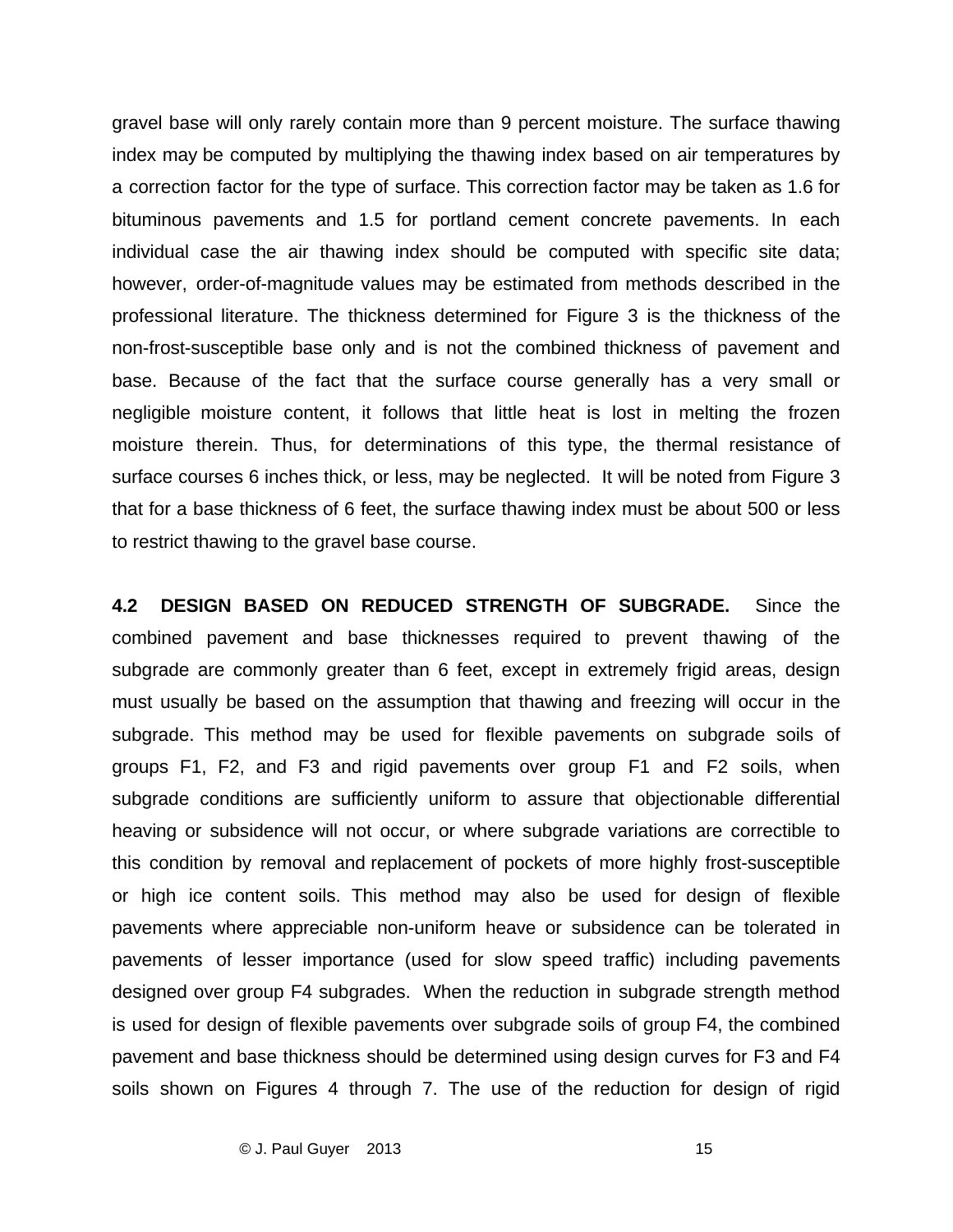pavements should be avoided if at all possible over group F3 soils and particularly over group F4 soils. If special needs or conditions dictate the use of rigid pavements over group F3 and F4 soils, a curve is included in Figure 10, so that the design can be made.

Use of the reduction in subgrade strength method for design of pavements for lightweight high-speed aircraft will give thicknesses adequate to carry traffic, but possibly may result in objectionable surface roughness due to heaving or subsidence. In such cases, design studies should include the compilation of frost heaving and settlement experience records from existing airfield or highway pavements in the vicinity where conditions are comparable. The amount, type, and distribution of ice formation in that portion of the existing frozen soil that will be thawed after pavement construction should be determined and an estimate made of the magnitude and probable unevenness that will result from future subsidence. Based on these design studies, the base-course thicknesses should be increased as necessary, over the thickness obtained *by the reduction in strength method*, to hold the differential surface heave or subsidence to a tolerable amount, or provisions made for resurfacing pavement periodically for a period of years to maintain a level surface. In order to accomplish this, base courses up to 6 feet in thickness may be required to reduce prohibitive differential heaving. Where the subgrade contains large, concentrated, buried ice masses, ice-filled polygon fissures and intense ice lens formations which will be subject to melting after pavement construction, the base thickness should be sufficient to prevent thawing of these ice masses or major maintenance anticipated.

In addition to the conditions stated above, it will be necessary to consider all reliable information concerning the performance of airfield and highway' pavements constructed in the area being investigated with a view toward modifying or increasing the design requirements. Local experience with soils of a particular frost-susceptible soil group may indicate that assigning the soils to the next highest or lowest grouping would best conform to actual behavior. Due regard should be given to freezing and ground water conditions in considering local experience with the soils.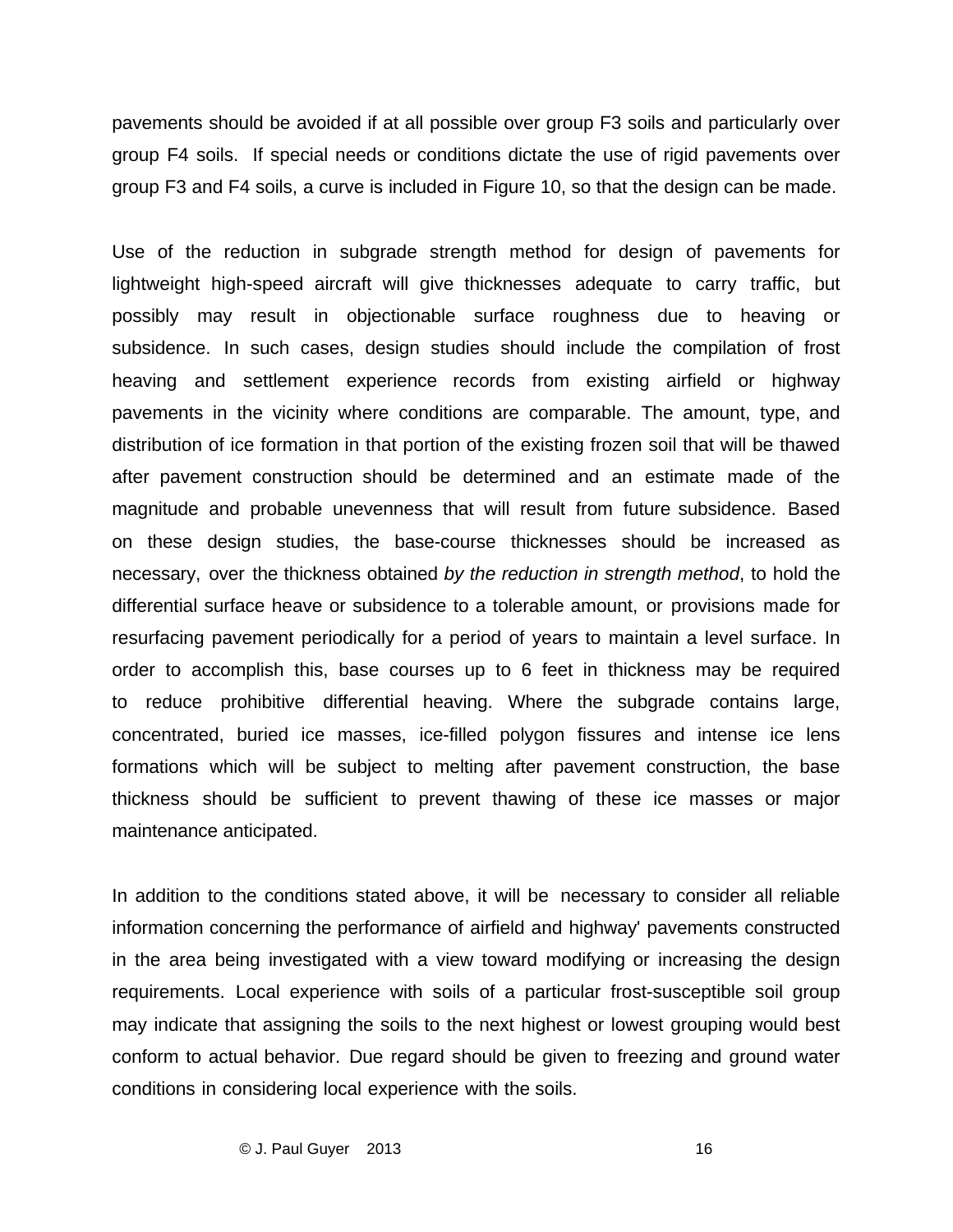| <b>GROUP</b>   | <b>DESCRIPTION</b>                                                                                                                                                                                                                                                                                                     |
|----------------|------------------------------------------------------------------------------------------------------------------------------------------------------------------------------------------------------------------------------------------------------------------------------------------------------------------------|
| ŦТ.            | GRAVELLY SOILS CONTAINING BETWEEN 3 AND 20 PER CENT FINER THAN<br><b>0.02 mm. BY WEIGHT.</b>                                                                                                                                                                                                                           |
| F <sub>2</sub> | SANDS CONTAINING BETWEEN 3 AND IS PER CENT FINER THAN 0.02 mm.<br>BY WEIGHT.                                                                                                                                                                                                                                           |
| F3             | (G) GRAVELLY SOILS CONTAINING MORE THAN 20 PER CENT FINER THAN<br>O D2 mm. BY WEIGHT. (b) SANDS, EXCEPT VERY FINE SILTY SANDS, CONTAINING<br>MORE THAN IS PER CENT FINER THAN 0.02 mm, by WEIGHT. (C) CLAYS WITH<br>PLASTICITY INDEXES OF MORE THAN IZ. (d) VARVED CLAYS EXISTING WITH<br>UNIFORM SUBGRADE CONDITIONS. |
| F 4            | IG) ALL SILTS INCLUDING SANDY SILTS. ID I VERY FINE SILTY SANDS<br>CONTAINING MORE THAN 15 PER CENT FINER THAN 0.02 MM. BY WEIGHT.<br><b>ICE CLAYS WITH PLASTICITY INDEXES OF LESS THAN 12. (d) VARVED CLAYS</b><br>EXISTING WITH NON-UNIFORM SUBGRADE CONDITIONS.                                                     |



LOAD IN POUNDS ON SINGLE WHEEL WITH 100 TO 200 PSI TIRE PRESSURE

THE THICKNESS WILL BE REDUCED IO PER CENT FOR CENTRAL PORTION OF RUNWAYS (AREA BETWEEN 1000 FT. SECTION AT EACH END)

FLEXIBLE PAVEMENT DESIGN CURVES FOR TAXIWAYS, ETC.

**FOR** 

### REDUCED STRENGTH OF SUBGRADE ARCTIC AND SUBARCTIC REGIONS

Figure 4.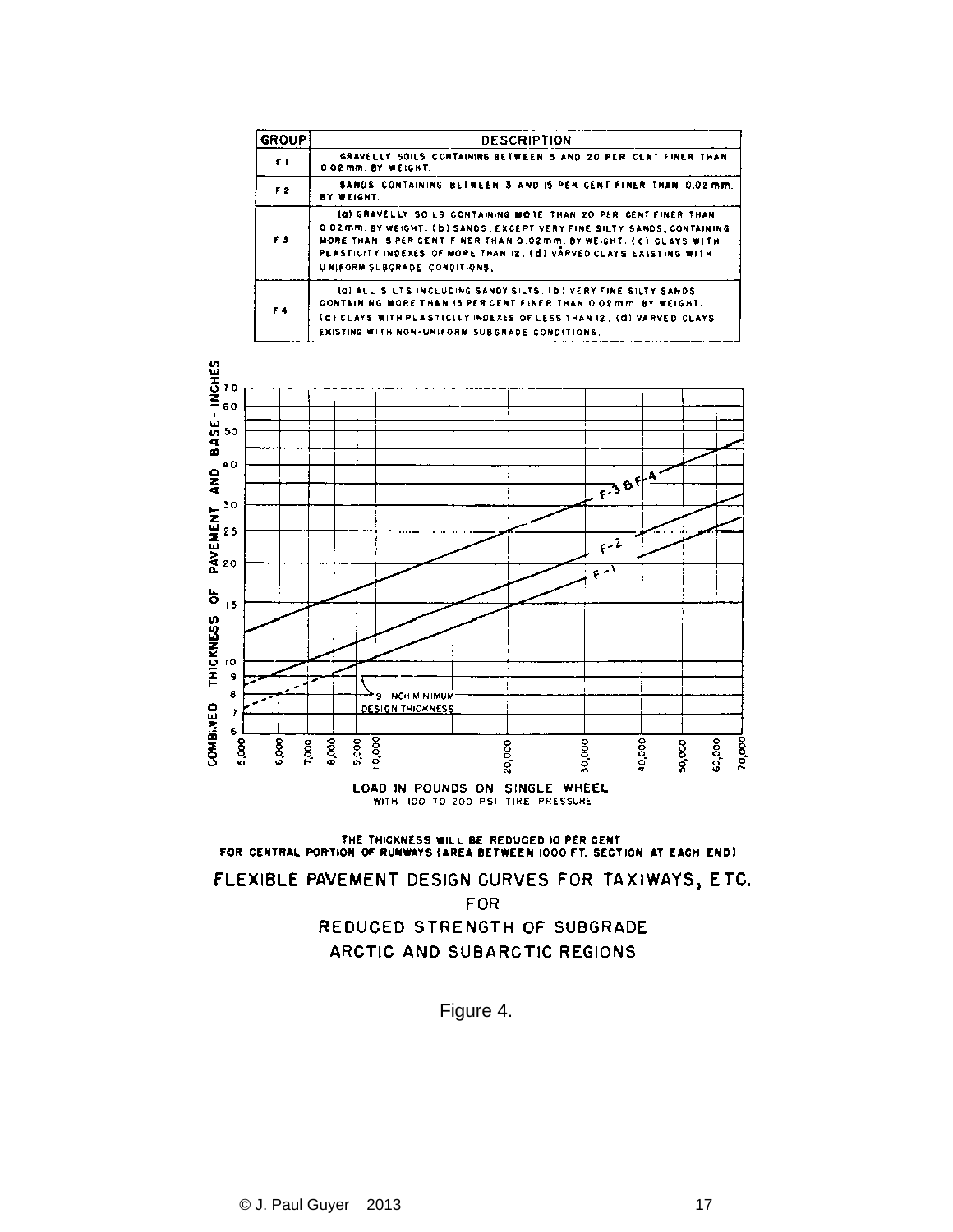| <b>GROUP</b>   | <b>DESCRIPTION</b>                                                                                                                                                                                                                                                                                                            |  |  |  |  |
|----------------|-------------------------------------------------------------------------------------------------------------------------------------------------------------------------------------------------------------------------------------------------------------------------------------------------------------------------------|--|--|--|--|
| F <sub>1</sub> | GRAVELLY SOILS CONTAINING BETWEEN 3 AND 20 PER CENT FINER THAN<br>0.02 mm. BY WEIGHT.                                                                                                                                                                                                                                         |  |  |  |  |
| F <sub>2</sub> | SANDS CONTAINING BETWEEN ? AND IS PER CENT FINER THAN 0.02 mm.<br>BY WEIGHT.                                                                                                                                                                                                                                                  |  |  |  |  |
| F <sub>3</sub> | (Q) GRAVELLY SOILS CONTAINING MORE THAN 20 PER CENT FINER THAN<br><b>0.02mm. BY WEIGHT. (b) SANDS, EXCEPT VERY FINE SILTY SANDS, CONTAINING</b><br>MORE THAN IS PER CENT FINER THAN 0.02 mm. BY WEIGHT. ( C) CLAYS WITH<br>PLASTICITY INDEXES OF MORE THAN I2. (d) VARVED CLAYS EXISTING WITH<br>UNIFORM SUBGRADE CONDITIONS. |  |  |  |  |
| F4             | (0) ALL SILTS INCLUDING SANDY SILTS, (b) VERY FINE SILTY SANDS<br>CONTAINING MORE THAN IS PER CENT FINER THAN 0.02 mm. BY WEIGHT.<br>(C) CLAYS WITH PLASTICITY INDEXES OF LESS THAN 12, (d) VARVED CLAYS<br>EXISTING WITH NON-UNIFORM SUBGRADE CONDITIONS.                                                                    |  |  |  |  |



THE THICKNESS WILL BE REDUCED IO PER CENT FOR CENTRAL PORTION OF RUNWAYS (AREA BETWEEN 1000 FT. SECTION AT EACH END)

FLEXIBLE PAVEMENT DESIGN CURVES FOR TAXIWAYS, ETC.

**FOR** 

REDUCED STRENGTH OF SUBGRADE ARCTIC AND SUBARCTIC REGIONS

Figure 5.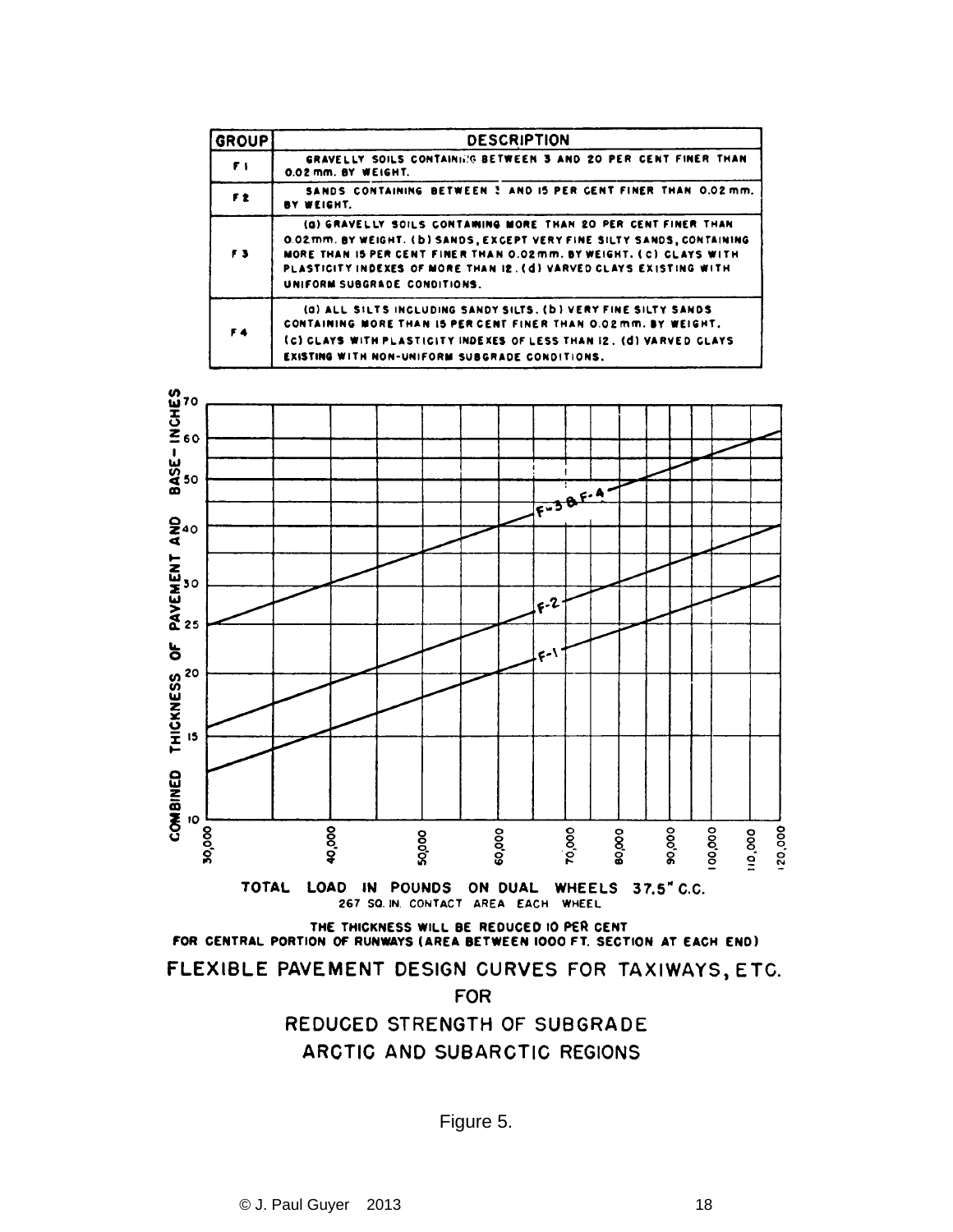| <b>GROUP</b>   | <b>DESCRIPTION</b>                                                                                                                                                                                                                                                                                                           |
|----------------|------------------------------------------------------------------------------------------------------------------------------------------------------------------------------------------------------------------------------------------------------------------------------------------------------------------------------|
| ŦГ             | GRAVELLY SOILS CONTAINING BETWEEN 3 AND 20 PER CENT FINER THAN<br>0.02 mm. BY WEIGHT.                                                                                                                                                                                                                                        |
| F <sub>2</sub> | SANDS CONTAINING BETWEEN 3 AND IS PER CENT FINER THAN 0.02 mm.<br>BY WEIGHT.                                                                                                                                                                                                                                                 |
| F <sub>3</sub> | (G) GRAVELLY SOILS CONTAINING MORE THAN 20 PER CENT FINER THAN<br><b>O.ORMM. BY WEIGHT. (b) SANDS, EXCEPT VERY FINE SILTY SANDS, CONTAINING</b><br>MORE THAN IS PER CENT FINER THAN 0.02mm. BY WEIGHT. ( C) CLAYS WITH<br>PLASTICITY INDEXES OF MORE THAN I2. (d) VARVED CLAYS EXISTING WITH<br>UNIFORM SUBGRADE CONDITIONS. |
| F4             | (0) ALL SILTS INCLUDING SANDY SILTS. (b) VERY FINE SILTY SANDS<br>CONTAINING MORE THAN IS PER CENT FINER THAN 0.02 mm. BY WEIGHT.<br>(c) CLAYS WITH PLASTICITY INDEXES OF LESS THAN 12. (d) VARVED CLAYS<br>EXISTING WITH NON-UNIFORM SUBGRADE CONDITIONS.                                                                   |



THE THICKNESS WILL BE REDUCED IO PER CENT<br>FOR CENTRAL PORTION OF RUNWAYS (AREA BETWEEN 1000 FT. SECTION AT EACH END)

FLEXIBLE PAVEMENT DESIGN CURVES FOR TAXIWAYS, ETC. **FOR** 

> REDUCED STRENGTH OF SUBGRADE ARCTIC AND SUBARCTIC REGIONS

> > Figure 6.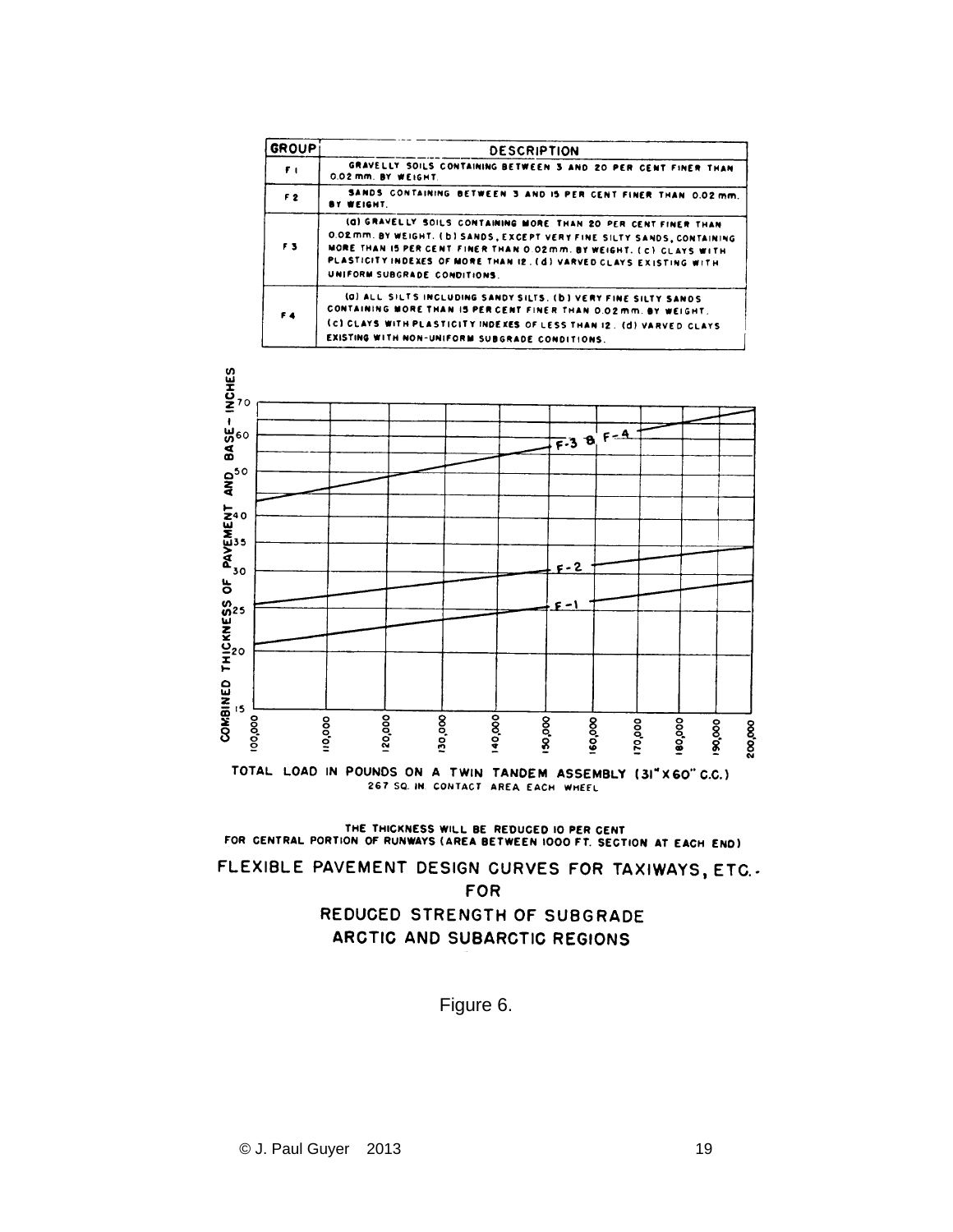| <b>GROUP</b>  | <b>DESCRIPTION</b>                                                                                                                                                                                                                                                                                                   |
|---------------|----------------------------------------------------------------------------------------------------------------------------------------------------------------------------------------------------------------------------------------------------------------------------------------------------------------------|
| $\cdot$       | GRAVELLY SOILS CONTAINING BETWEEN 3 AND 20 PER CENT FINER THAN<br>0.02 mm. BY WEIGHT.                                                                                                                                                                                                                                |
| $^{\prime}$ 2 | SANDS CONTAINING BETWEEN 3 AND IS PER CENT FINER THAN 0.02 mm.<br>BY WEIGHT.                                                                                                                                                                                                                                         |
| "             | IO) GRAVELLY SOILS CONTAMING MORE THAN 20 PER CENT FINER THAN<br>0.02 mm, BY WEIGHT, (b) SANOS, EXCEPT VERY FINE SILTY SANOS, CONTAINING<br>MORE THAN IS PER GENT FINER THAN 0.02mm. BY WEIGHT, EC) GLAYS WITH<br>PLASTICITY INDEXES OF MORE THAN IZ, Ed) VARVED CLAYS EXISTING WITH<br>UNIFORM SUBGRADE CONDITIONS. |
| 74            | (0) ALL SILES INCLUDING SANDY SILES. (D) VERY FINE SILEY SANDS<br>CONTAINING NORE THAN IS PERCENT FINER THAN O.OZMM. BY WEIGHT.<br>CC) CLAYS WITH PLASTICITY INDEKES OF LESS THAN IZ. (d) VARVED CLAYS<br>EXISTING WITH NON-UNIFORM SUBGRADE CONDITIONS.                                                             |





Figure 7.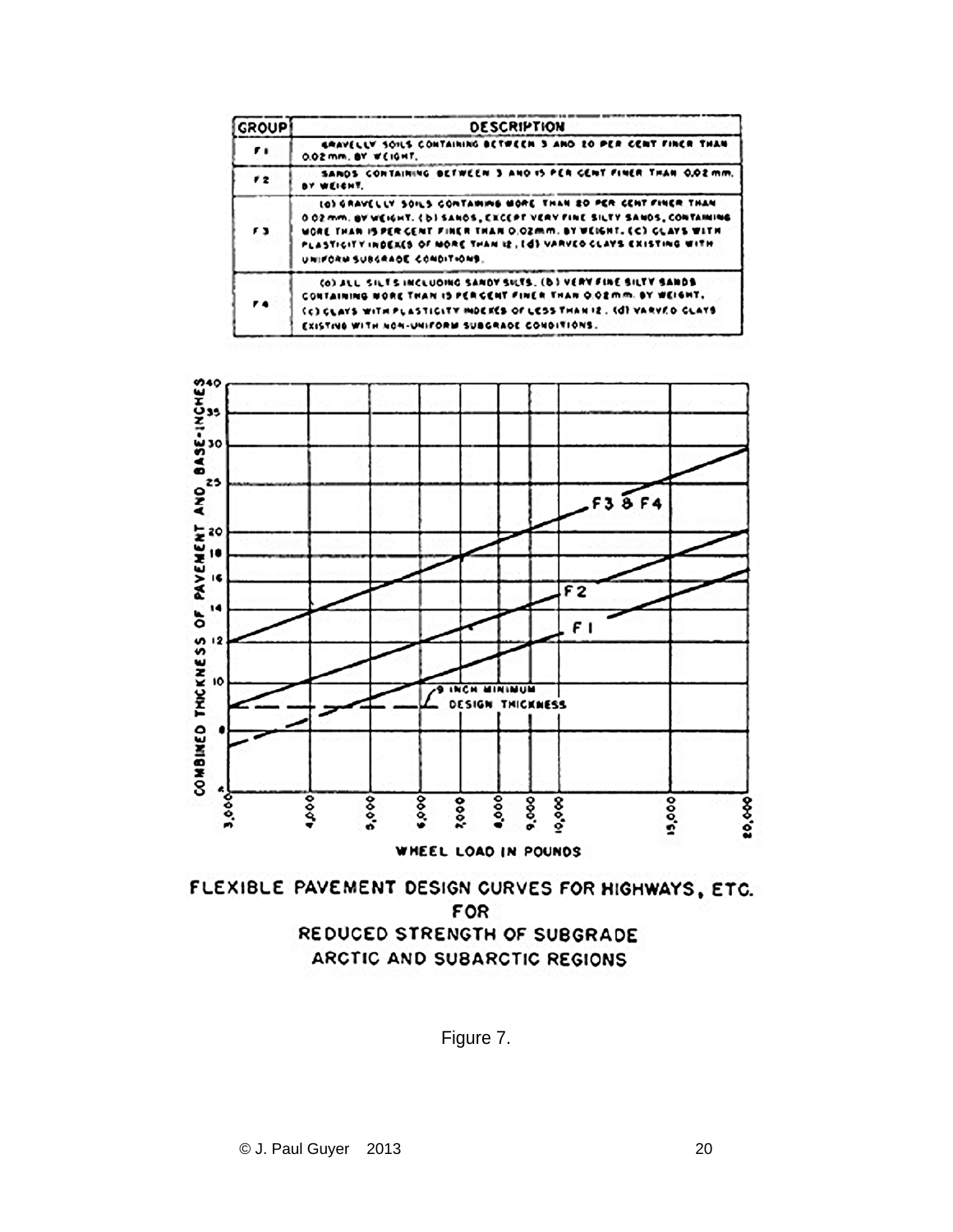**4.2.1 FLEXIBLE PAVEMENTS.** The curves of Figures 4, 5, and 6 should be used to determine the combined thickness of flexible pavement and non-frostsusceptible base required for various aircraft wheel loads and wheel assemblies, and Figure 7 should be used for highways. These curves reflect the reduction in strength of soil during the frost melting period.

Since design thickness computed by this procedure does not prevent frost heaving, the annual depths of thaw and of freeze should be estimated from Figures 8 and 9. If subsoils are non-uniform or contain pockets of ice, differential surface movements may be expected which can be minimized by removal of such materials. The eventual development of abrupt surface irregularities in the finished pavement may be reduced by the tapering out of all excavations and backfills so as to ensure gradual transitions. If annual thaw is greater than freeze, the permafrost will degrade and the depth of thaw may become progressively greater. If the permafrost surface is at some depth beneath the designed pavement section, pockets of highly frost-susceptible soils within the depth of annual freeze should be removed.

In estimating the depth of annual freeze using Figure 9, the surface freezing index for bituminous surfaces (kept cleared of snow) may be computed by multiplying the freezing index based on air temperatures by a correction factor of 0.7.

**4 . 2 . 2 RIGID PAVEMENTS.** The thickness of concrete pavements should be determined in accordance with methods described in the professional literature for roads, using the subgrade modulus determined from Figure 10, which considers the reduced strength of the subgrade in conjunction with the modulus determined in the field. If the tested "k" value is smaller than the subgrade modulus obtained from Figure 10, the test value should govern the design. Where thawing and freezing are permitted in a frost-susceptible subgrade of group F1 or group F2 soil beneath a rigid pavement, the differential movement should be generally small.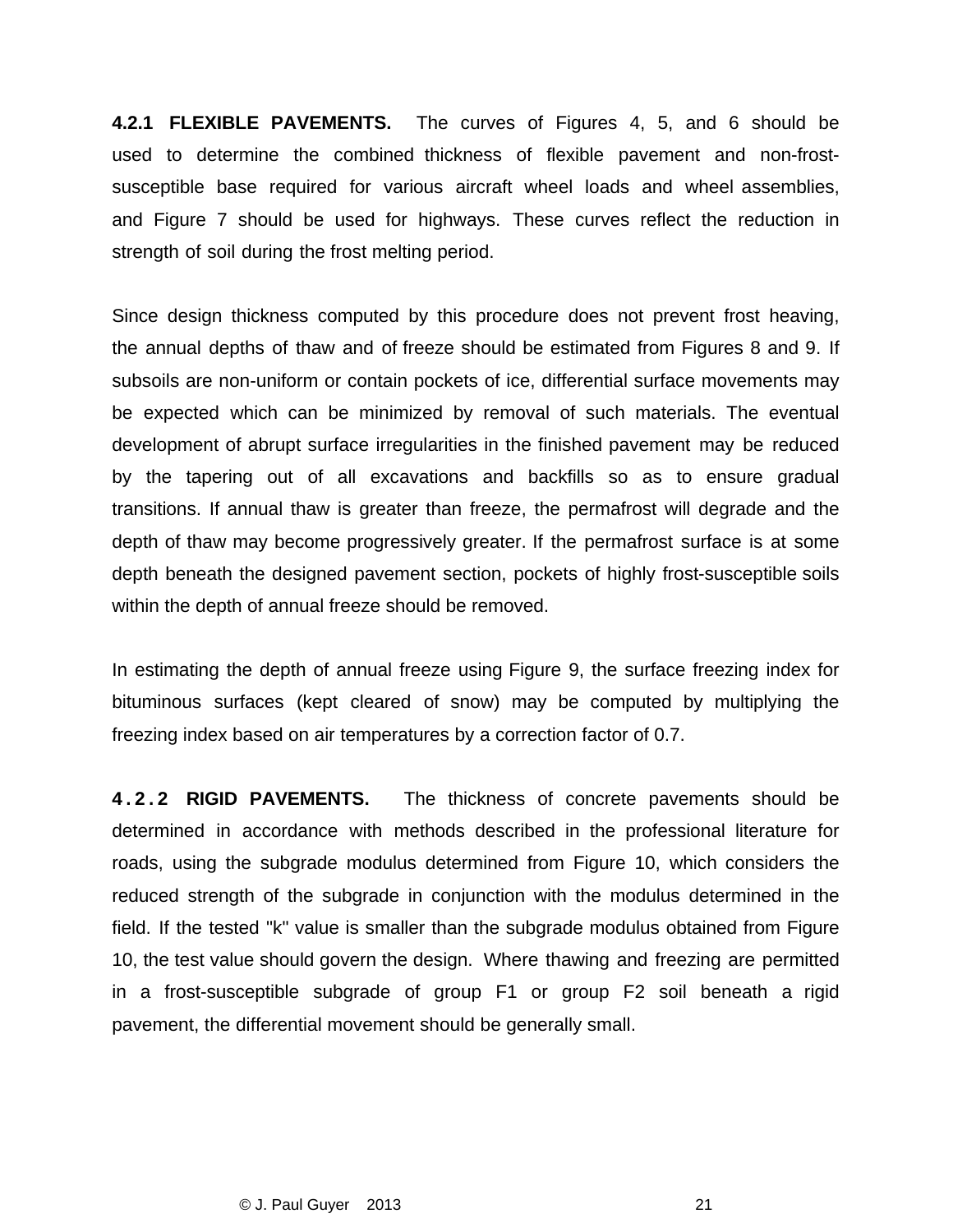Consequently, a non-frost-susceptible base course having a minimum thickness equal to that of the concrete slab should be used over these soils. In cases where rigid pavements are constructed over F3 soils, a non-frost-susceptible base course equal to a minimum of one and one-half times the concrete slab thickness should be used. In areas where a frost-susceptible subgrade soil of group F4 is present, appreciable total and differential movement may generally be expected. Therefore, a non-frostsusceptible base course of a thickness, equal to one-half the depth of the subgrade that will be subject to freezing and thawing, should be used over F4 soils. In the application of this criterion, the computed depth of freeze or thaw, whichever is less, will govern the depth of base course to be employed. In no case should the basecourse thickness over an F4 soil be less than 24 inches or greater than 48 inches.

The annual depths of thaw and freeze can be estimated using Figures 8 and 9. The depths read from these curves can be considered as depths below the top of the subgrade. In calculations of depth of freeze, correction factor for portland cement concrete (kept clear of snow) may be taken as 0.6. If isolated pockets of ice or highly frost-susceptible materials exist to these depths of thaw and freeze, they should be replaced to minimize differential surface movements**.**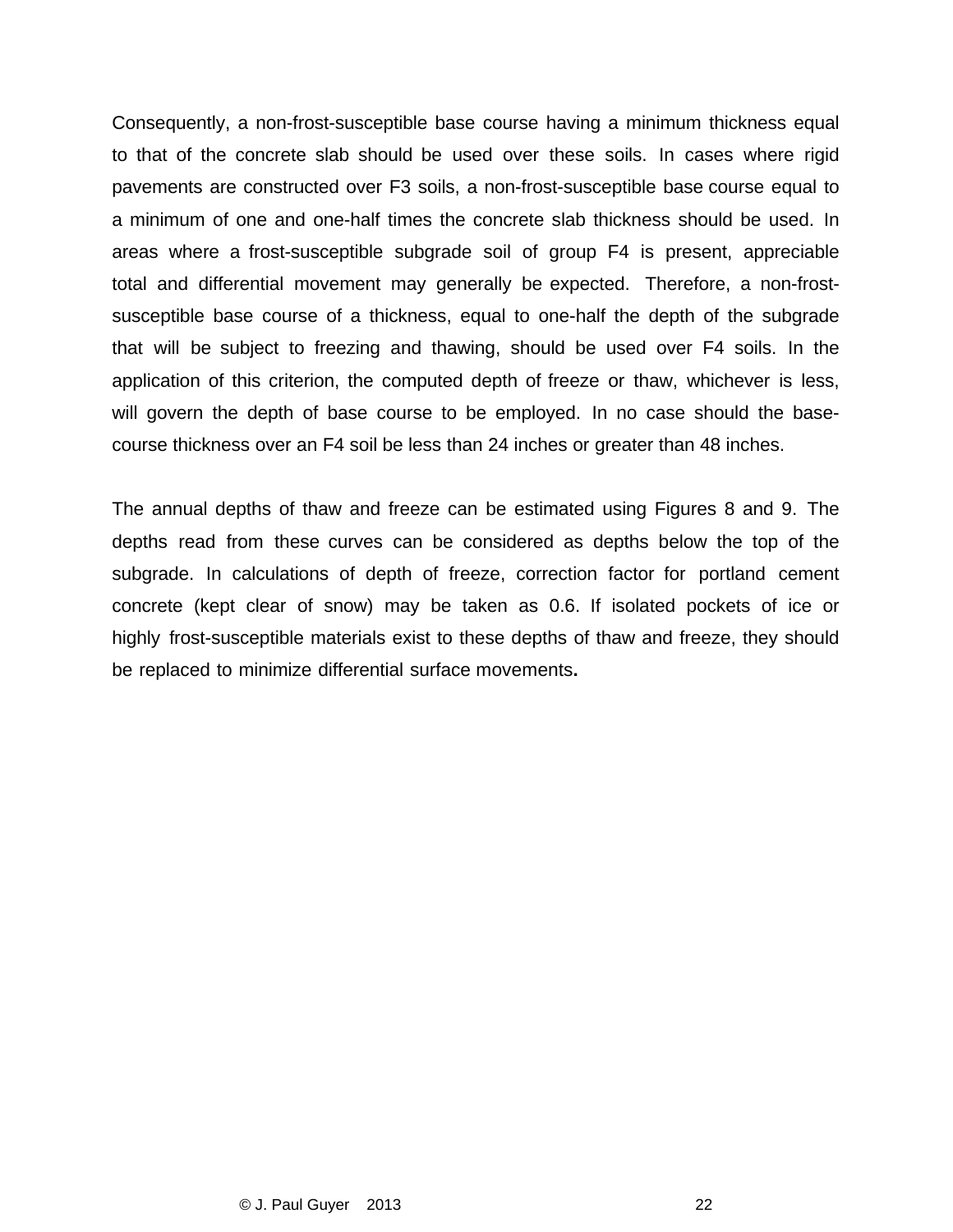#### THAWING INDEX OF SURFACE, DEGREE-DAYS (F)



Figure 8.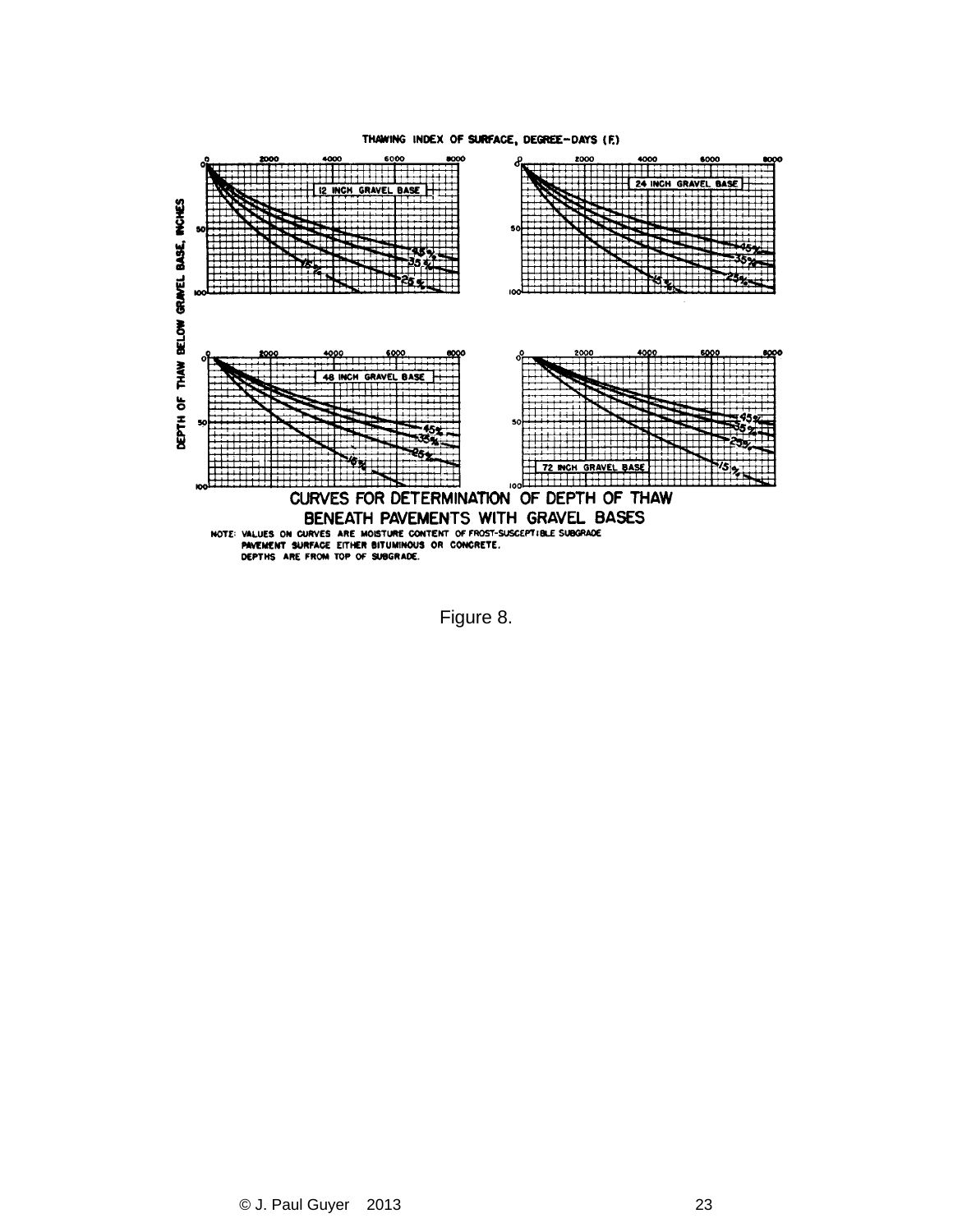

#### FREEZING INDEX OF SURFACE, DEGREE DAYS (F.)

Figure 9.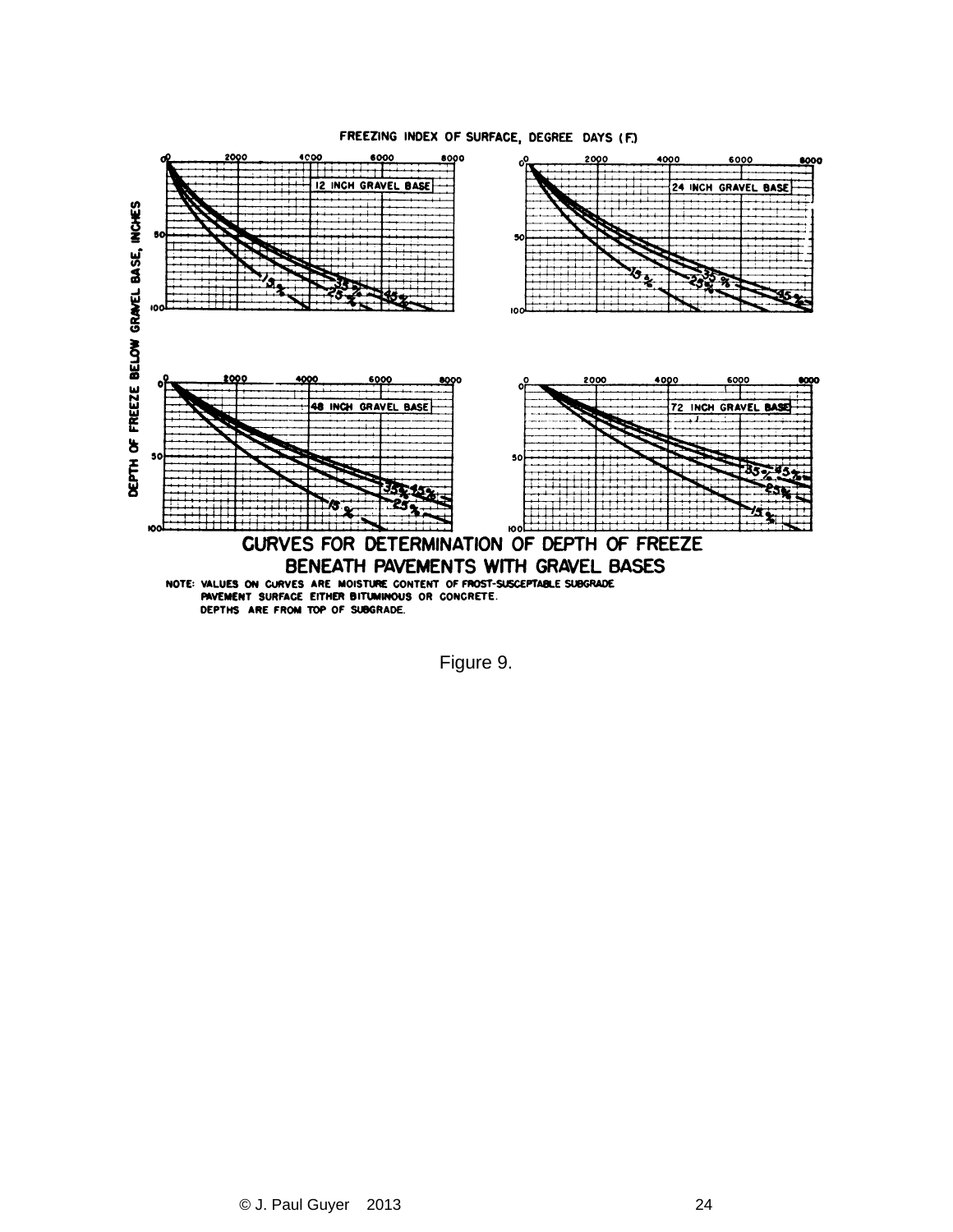

Figure 10.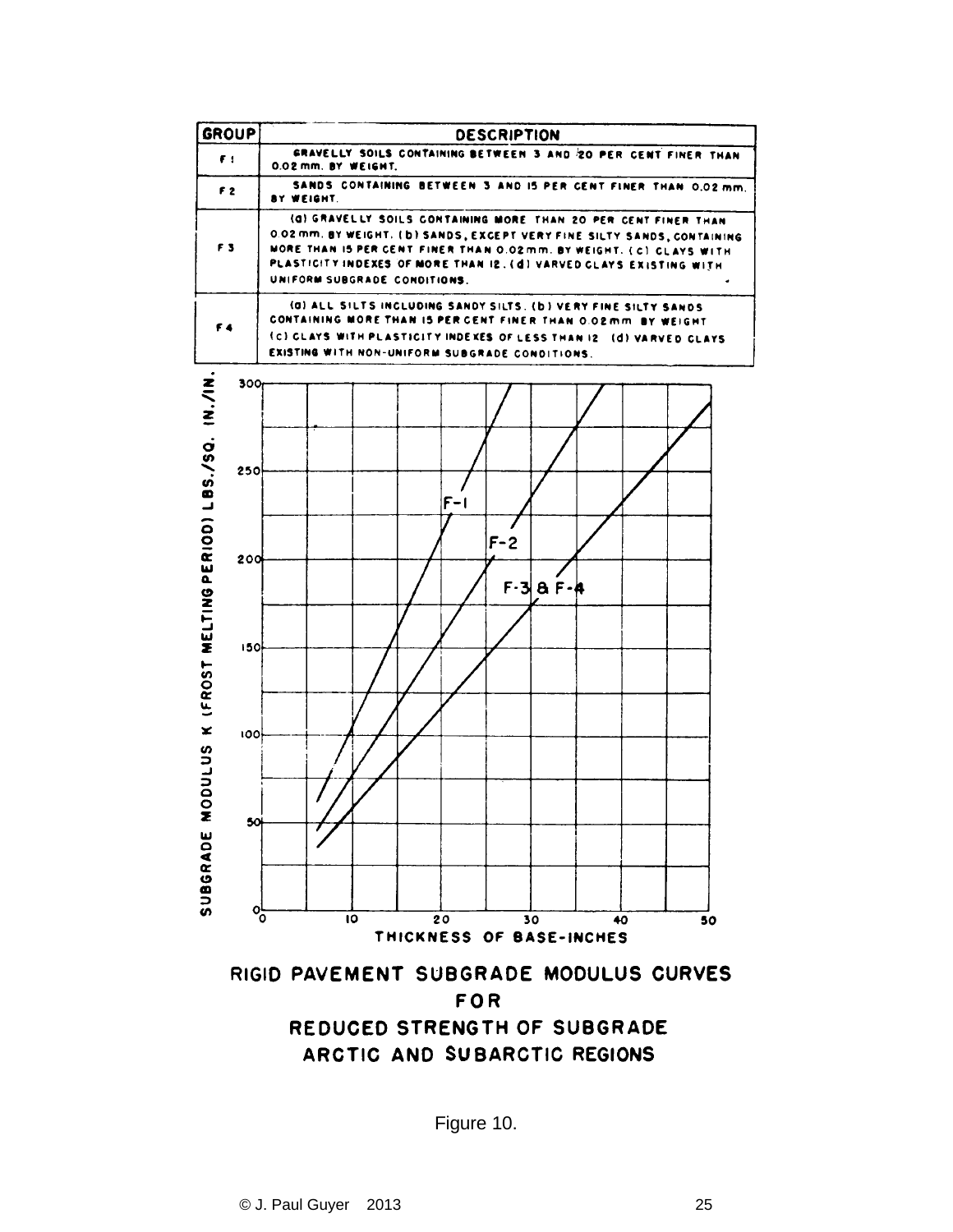**5. BASE COURSE DESIGN IN AREAS OF HIGHLY ORGANIC SOILS**. Every effort should be made to avoid construction on organic soils. However, because of the existence of extensive peat bogs and muskeg in the Arctic and Subarctic, it is occasionally necessary to construct roads on such areas because of the lack of an alternate route. In this case a thorough soil survey should be made to determine the depth and extent of the soft sediments in order that the best possible route may be determined. From field experience it is considered that in bogs having a surficial peat deposit less than 5 feet thick, the peat should be removed and replaced with granular fill. In deep peat bogs fill may be placed directly on the undisturbed cover. In either case the fill should be at least 5 feet thick regardless of surfacing and, in the latter instance, it may be found that great quantities of fill may be necessary as the underlying organic material is compressed or forced out to the sides. In any event continued differential settlement and almost constant maintenance may be expected.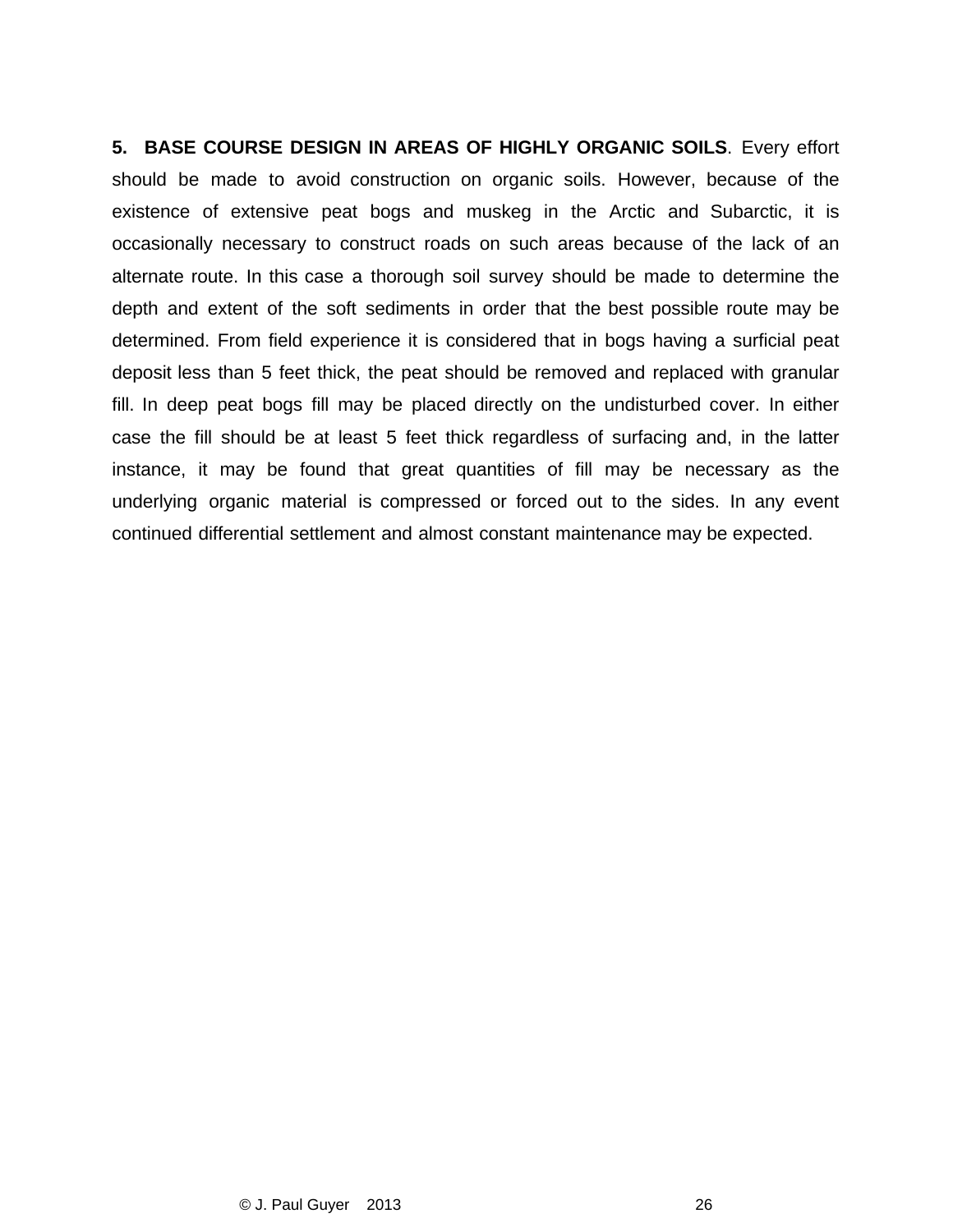**6. DRAINAGE.** Drainage ditches should be deep and narrow to minimize their surface area. They should preferably be lined to prevent seepage which would increase the depth of thaw, and prevent erosion which might cause blockage and ponding. Ponding must be avoided as it causes icing. Frequent culverts of double the normal capacity are valuable whereas subdrains are of little use. A steam pipe should be installed in every culvert to permit artificial thawing.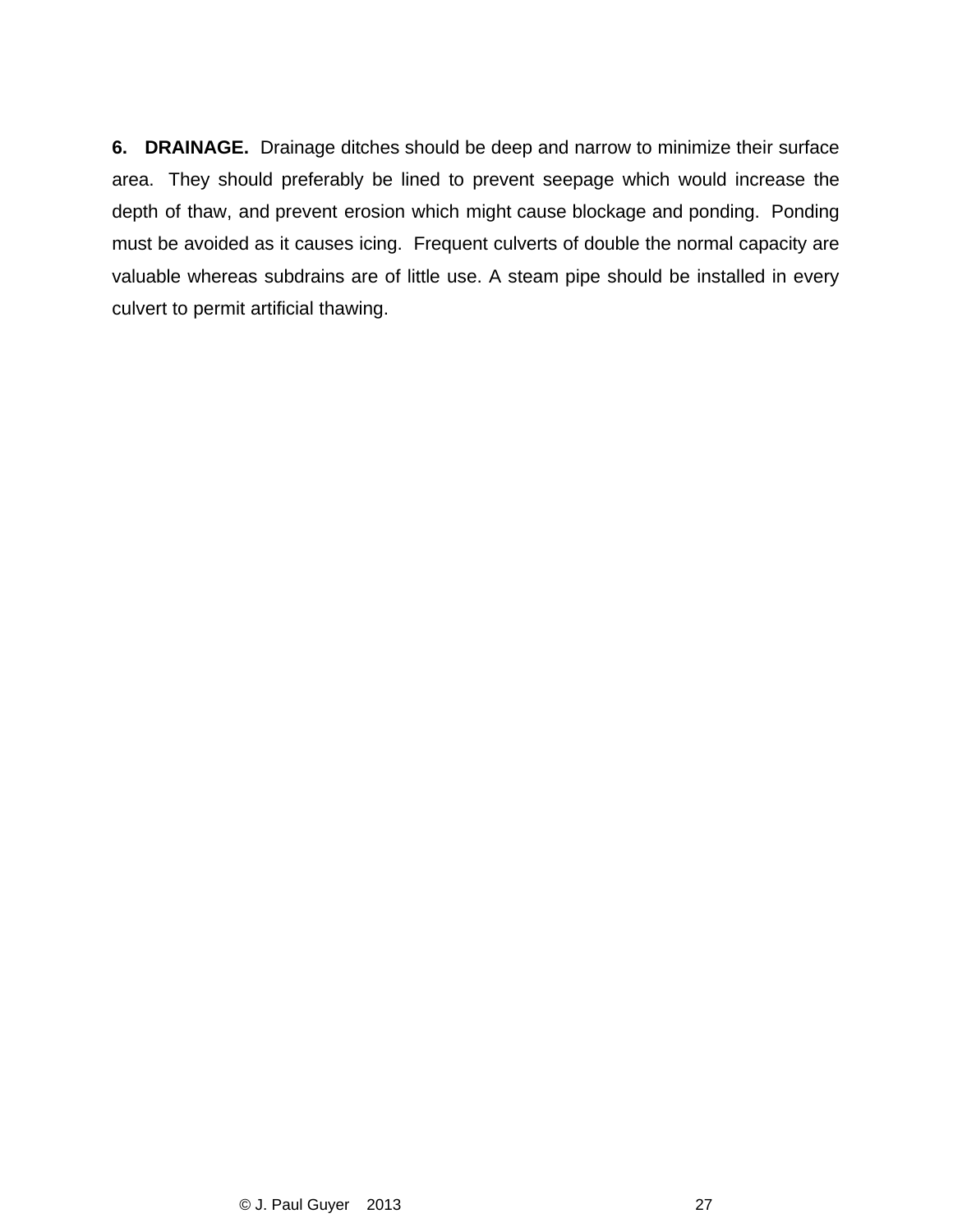**7. CORDUROY ROADS.** Where standing timber is available, corduroy may be used for temporary roads and sometimes in permanent roads over poor soils, if better material is unobtainable. Corduroy must be protected by a sand, gravel, or stone cover.